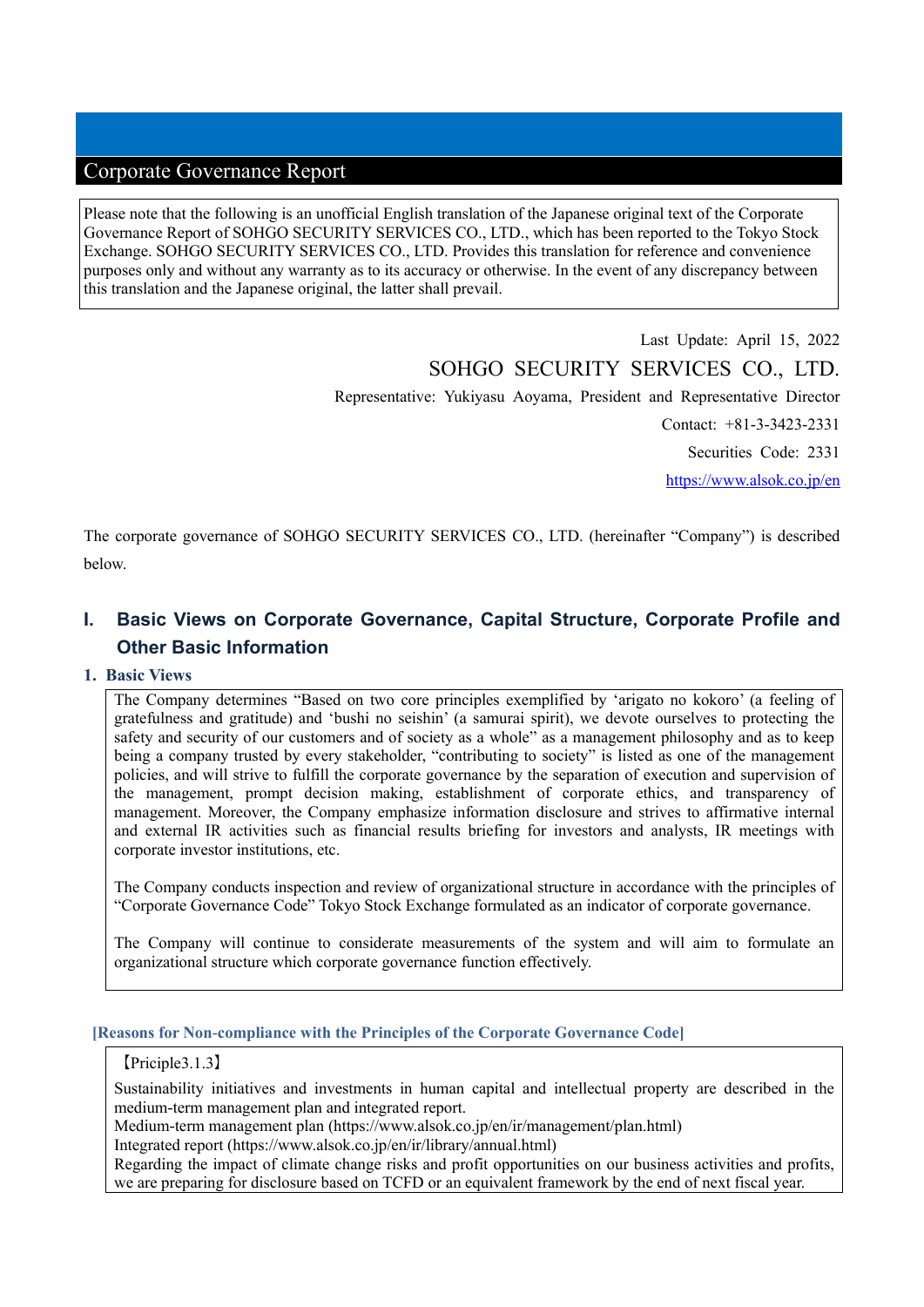### 【Priciple4.1.3】

The Company makes independent and objective decisions by making decisions at the Board of Directors with the advice of outside directors regarding important matters such as the nomination and compensation of executives and directors. The Company will consider establishing a voluntary nomination and remuneration committee based on the revision of the Corporate Governance Code.

## 【Priciple4.2.1】

The remuneration of directors consists with the flat amount determined by the title, outside directors, other directors and with the productivity-linked remuneration calculated by the performance feedback by certain standard. Among these, as for the productivity-linked remuneration, in order to strengthen the responsibility of management and implement management strategies with a view to medium- to long-term business growth, the ratio of total remuneration will be increased from 20% to 45%, of which 30% will be short-term incentive, 15% will be a medium-to long-term incentive. The fixed compensation notified in advance paid every June fall into productivity-linked remuneration and as for the calculation, the company performance rate is determined by the bonus amount before deduction of consolidated operating income with investment gain on equity method added as a standard index. Furthermore, the individual performance payment rate will be determined based on the achievements of the challenges and achievement targets for the relevant fiscal year set for the individual. After, the amount of payment is decided by multiplying each payment rate by the standard amount.

The company will continue to correspond appropriately in accord with the change of business environment and the revision of Corporate Governance Code.

## 【Priciple4.10.1】

The Company does not have an advisory committee, but determine with independency and objectivity in resolution of Board of Directors with seek of appropriate advice for outside directors concerning important matters as nominations and remuneration of the management and directors. The Company will continue to correspond appropriately in accord with the change of business environment and the revision of Corporate Governance Code.

## 【Priciple4.11.1】

The Board of Directors is consisted by the company scale and scale based on swiftness of business judgement. The fixed number of directors in articles of incorporation is 12, which the Company appoints 12 directors including 4 outside directors. The fixed number of Audit & Supervisory Board members in articles of incorporation is 5, which the Company appoints 4 Audit  $\&$  Supervisory Board members including 3 outside Audit & Supervisory Board members. Audit & Supervisory Board members attend the Board of Directors and deliver an opinion if necessary.

Regardless of internal/external of the Company, the director is appointed with a person having thorough knowledge with company management and with superior character, views and performance. The Board of Directors consists of directors from other companies and public institutions, besides directors with abundant experience in the company, which achieves the balance of knowledge, experience, ability and diversity.

Regarding the combination of skills possessed by directors, including the skill matrix, the Company is preparing for disclosure for the next fiscal year.

#### **[Disclosure Based on the Principles of the Corporate Governance Code]**

#### 【Priciple1.4】

(1) Policies concerning Cross-Shareholdings

When the Company is to hold shares of other listed companies as cross-shareholdings, it will be decided by the maintenance and expansion of transaction and necessity of business alliances and other activities. Also, for all cross-shareholdings, it is to be reported to the Board of Directors every year and as for the stocks determined with poor effects is to be reduced such as selling the stocks.

(2) Standard of Voting Rights concerning Cross-Shareholdings

The voting rights of cross-shareholdings is exercised with the decision of whether it is a contributory matter or not for sustainable growth of each investment companies, and whether or not there is a possibility of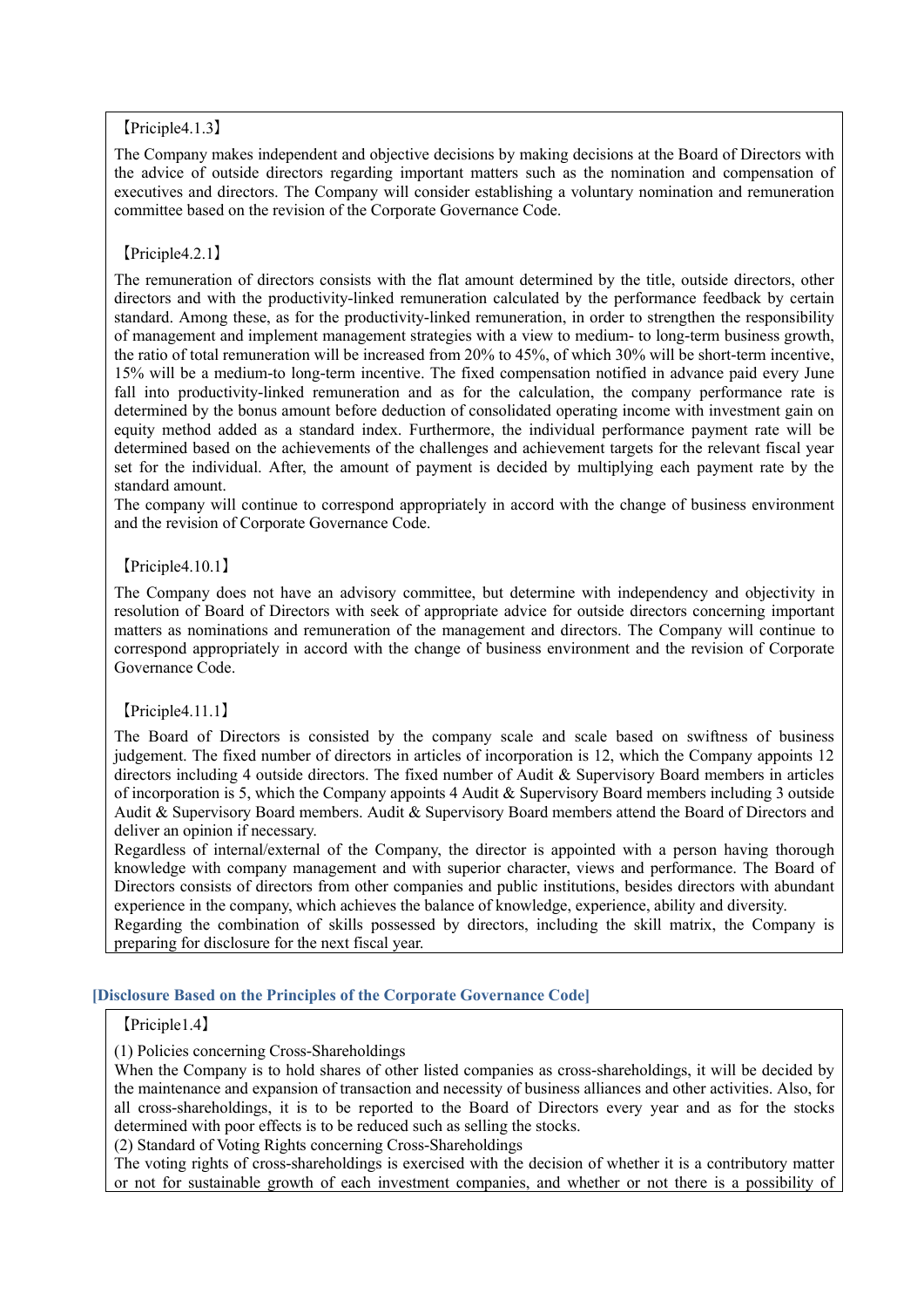damage of shareholder interests.

### 【Priciple1.7】

Transactions involving conflict of interests of officers and transactions between principal shareholders is resolved on submission at Board of Directors in advance based on the Board of Directors rules.

## 【Priciple2.4.1】

Based on the basic idea that human resources are the most important source of corporate activities, the Group has been actively and continuously hiring women, foreigners, and mid-career hires with various experiences. At the same time, the Company have been working to create a work environment where each person can demonstrate their characteristics and abilities. In the future, the Company will continue to respect and accept individuals with diverse backgrounds such as gender, nationality, religion, creed, disability, values, lifestyle, etc., and various training systems so that each employee can perform at one's full potential. We will work to enhance and support the formation of autonomous careers, aiming to develop human resources who embody the management philosophy.

<Details for the initiatives are posted on the Company's website>

Promotion of women's advancement [\(https://www.alsok.co.jp/company/society/special/w\\_perform.html\)](https://www.alsok.co.jp/company/society/special/w_perform.html) ESG Data (https://www.alsok.co.jp/en/csr/esg.html)

## 【Priciple2.6】

The operation of reserve fund of the Company's corporate pension is exercised by SOHGO SECURITY SERVICES Corporate Pension Fund.

The fund appoints a person with professional expert and knowledge of pension fund management as executive director and adopts Asset Management Committee, Board of Representatives, Board of Administrative which consists the Company's officers with expertise of financial and personnel affairs. Through these systems, the health in operation fund is confirmed.

Furthermore, the fund entrust the operation of reserve fund to multiple organizations, but all trustee organizations accept Japanese version of Stewardship Code. As for the operation trustee, besides the qualitative evaluation by the operating debrief sessions held quarterly, qualitative evaluation is conducted based on listening and the result is reported to Board of Representatives.

## 【Priciple3.1】

(1)Company objectives (business principle etc.), business strategies, business plans

Management philosophy, and medium-term management plan is posted on the Company's website.

Management Philosophy (https://www.alsok.co.jp/en/ir/management/philosophy.html)

Medium-term Management Plan (https://www.alsok.co.jp/en/ir/management/plan.html)

(2)Basic views and guideline on corporate governance

Please refer to "1. Basic Views" of this report.

(3)Board policies and procedures in determining the remuneration of the senior management and directors

The remuneration paid to directors consists with the flat amount determined by the appointment and outside director, other directors beside, and with the productivity-linked remuneration (fixed compensation notified in advance) calculated by the performance feedback of each directors by certain standard. Among these, as for the productivity-linked remuneration, in order to strengthen the responsibility of management and implement management strategies with a view to medium- to long-term business growth, the ratio of total remuneration will be increased from 20% to 45%, of which 30% will be short-term incentive, 15% will be a medium-to long-term incentive. The remuneration paid to directors and the policy concerning the decision of the method of calculation is determined at the Board of Directors.

(4)Board policies and procedures in the appointment/dismissal of the senior management and the nomination of directors and Audit & Supervisory Board members

Regardless of internal/external of the Company, the appointment of senior management and nomination of directors and Audit & Supervisory Board members is proceeded with a person having thorough knowledge with company management and with superior character, views, and performance and is determined at the Board of Directors. If the senior management is to be judged for not having able to display their abilities enough, dismissal is to be determined at the Board of Directors.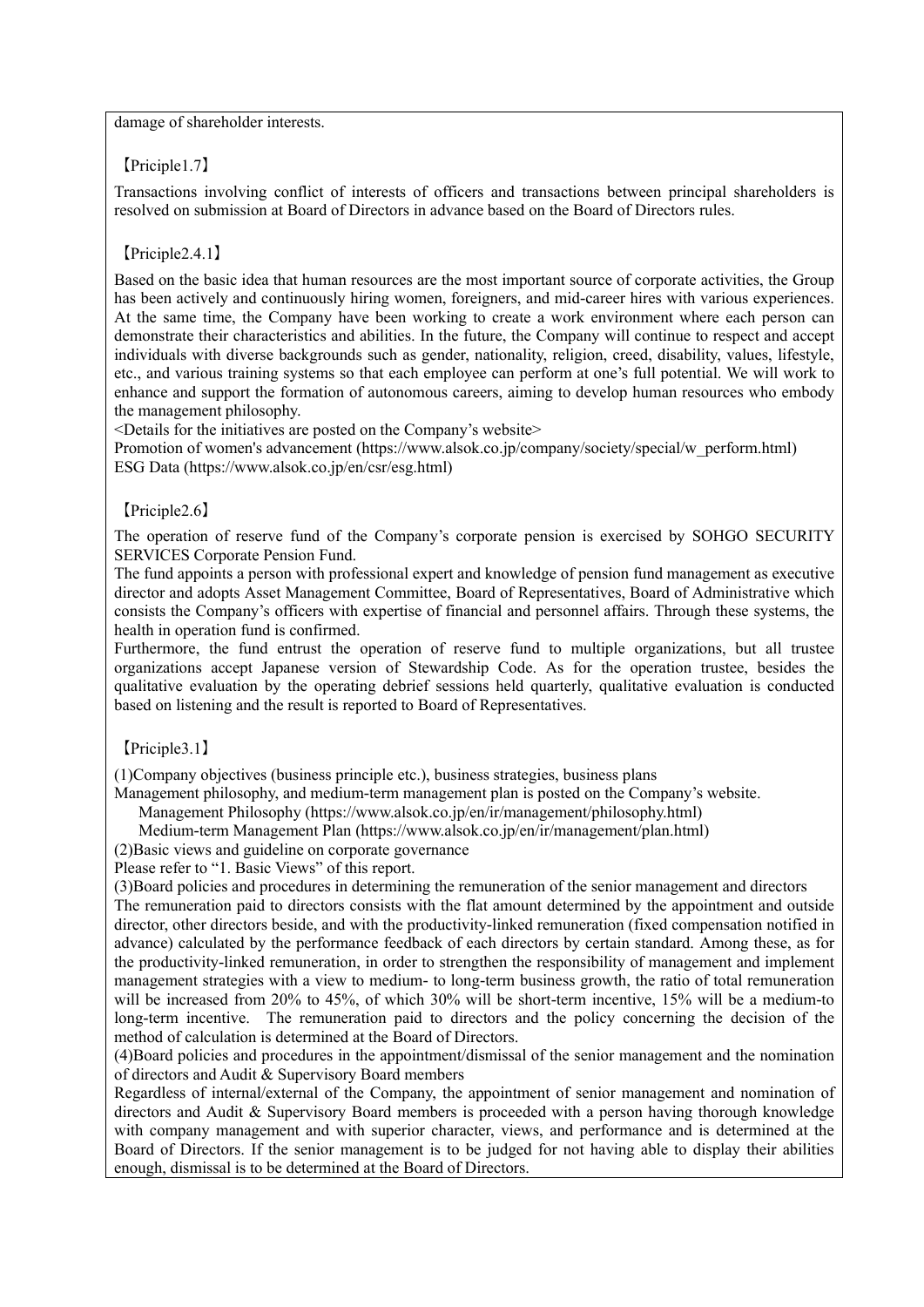(5)Explanations with respect to the individual appointments/dismissals and nominations based on (4) As for the reason of appointment/dismissal, nomination, career for each directors and Audit & Supervisory Board members, it is described in reference document of general meeting of shareholders.

【Priciple3.1.3】

As stated in "Reasons for Non-compliance with the Principles of the Corporate Governance Code".

【Priciple4.1.1】

The Board of Directors plays a role to determine important matters in accord with the Company Group's management and matters defined in law and articles of incorporation, and supervision of execution of duties of directors and officers. Matters to be reported and deliberate at the Board of Directors is determined in Board of Directors regulation. The execution of operation is entrusted to the management and at the Executive Committee, specific deliberation is conducted concerning execution of operation based on determination at Board of Directors with determination of matter to be discussed at Board of Directors.

# 【Priciple4.9】

About the appointment for independent outside directors, independency is judged by reference of independent standard Tokyo Stock Exchange set up. Independent outside director is appointed with appropriate personnel to advise appropriately about management policy and management improvement and conduct effective monitoring and supervision towards the management from experience and knowledge from former company.

【Priciple4.10.1】

As stated in "Reasons for Non-compliance with the Principles of the Corporate Governance Code".

【Priciple4.11.1】

As stated in "Reasons for Non-compliance with the Principles of the Corporate Governance Code".

【Priciple4.11.2】

The biography and important concurrent post of each director and Audit & Supervisory Board members is described in Notice of Convocation of General Meeting of Shareholders and Securities Report and is judged that it is in range that number of concurrent post is rational.

【Priciple4.11.3】

The outline of the analysis and evaluation concerning effectiveness of the Board of Directors are as follows. (1)Method of analysis and evaluation

In February 2021, survey concerning effectiveness of Board of Directors and individual interviews are conducted as necessary with all directors and Audit & Supervisory Board members as a target. (2)Outline of the result

Therefore, it has been confirmed that effectiveness of the Board of Directors is ensured and is reported to Board of Directors in April 2021. In accord with the opinions presented through the evaluation, the Company will strive to improve the effectiveness of the Board of Directors.

【Priciple4.14.2】

The Company holds trainings for officers including independent outside directors, and in-house training with inviting instructors from various fields. Also, by encouraging to participate in outside trainings, while directors and Audit & Supervisory Board members acquiring knowledge necessary to officers of the leading company in security services industry, the basic policy is to ensure an opportunity to foster greater understanding of each of their roles and responsibilities.

【Priciple5.1】

The Company considers communication with shareholders and investors is important, and strive for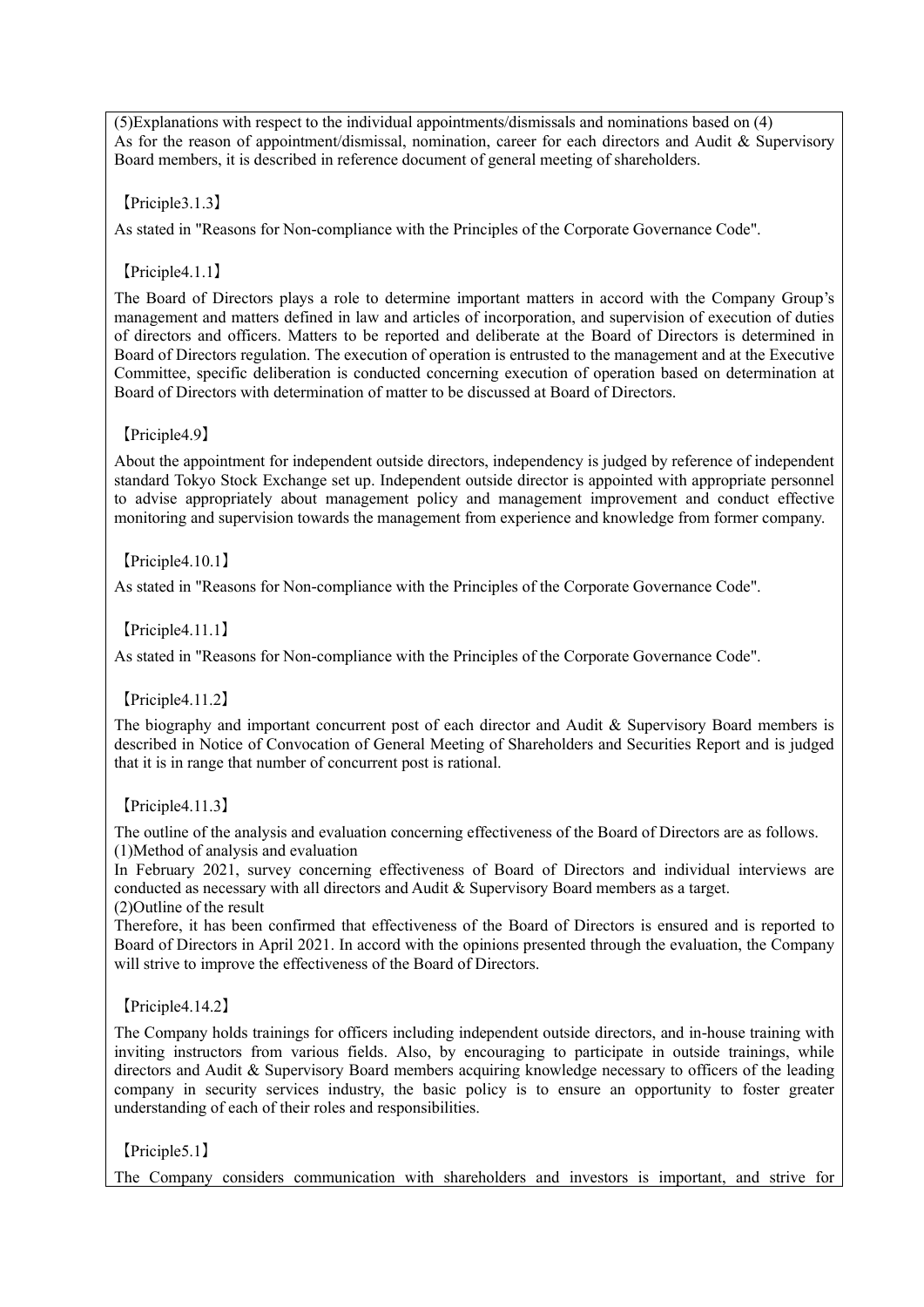affirmative information disclosure by explanation of business management and business activities at General Meeting of Shareholders and financial results briefing held twice a year.

Officer in charge of Investor Relations (hereinafter "IR") and IR office is established as department specializing in investor relations, which carries out IR activities to strive for realization of construction and affirmative dialogue by cooperating with interested departments. Shareholders' opinions etc. comprehended through the dialogue is summarized to reports by office in charge of IR and IR office and feedback to interested departments and the management.

As for the management of insider information, the Company sets a silent period for a certain period before financial results briefing as to restrict the dialogue with analysts and investors and to take preventive measure of insider trading as to establish insider trading prevention regulation, and register to J-IRISS who handles classified information.

#### **2. Capital Structure**

#### **[Status of Major Shareholders]**

| Name / Company Name                                 | Number of Shares Owned | Percentage $(\% )$ |
|-----------------------------------------------------|------------------------|--------------------|
| SOHGO CORPORATION                                   | 7,388,680              | 7.29               |
| Japan Master Trust Bank, Ltd. (Trust account)       | 6,390,200              | 6.31               |
| Saitama Machinery Co., Ltd.                         | 5,283,980              | 5.21               |
| Custody Bank of Japan, Ltd.<br>(Trust account)      | 5,177,100              | 5.11               |
| Kamakura Corporation                                | 4,150,000              | 4.09               |
| <b>Employees Shareholding Association</b>           | 3,712,030              | 3.66               |
| Custody Bank of Japan, Ltd. (as trustee for Mizuho  | 2,961,400              | 2.92               |
| Bank Ltd. Retirement Benefit Trust Account          |                        |                    |
| re-entrusted by Mizuho Trust and Banking Co., Ltd.) |                        |                    |
| Kizuna Corporation                                  | 2,950,000              | 2.91               |
| Atsushi Murai                                       | 2,885,074              | 2.84               |
| SMBC Trust Bank Ltd. (as trustee for retirement     | 2,735,600              | 2.70               |
| benefit of Sumitomo Mitsui Banking Corporation      |                        |                    |

| Controlling Shareholder (except for Parent<br>Company) | None |
|--------------------------------------------------------|------|
| <b>Parent Company</b>                                  | None |

#### Supplementary Explanation

None

#### **3. Corporate Attributes**

| Listed Stock Market and Market Section<br>updated              | Tokyo Stock Exchange, Prime Market |
|----------------------------------------------------------------|------------------------------------|
| Fiscal Year-End                                                | March                              |
| Type of Business                                               | <b>Services</b>                    |
| Number of Employees (consolidated) as of the   More than 1,000 |                                    |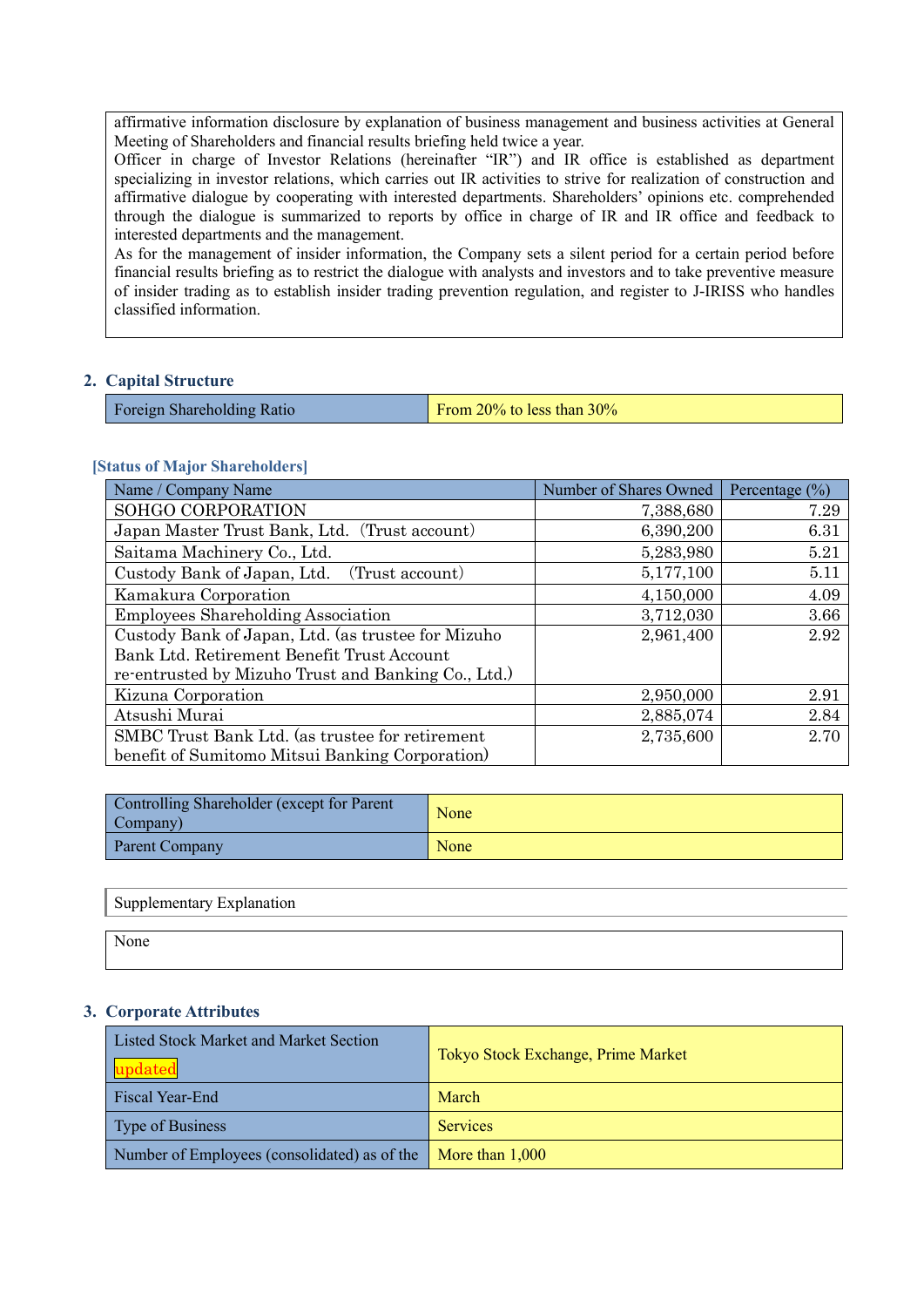| End of the Previous Fiscal Year                                          |                                                                |
|--------------------------------------------------------------------------|----------------------------------------------------------------|
| Sales (consolidated) as of the End of the<br><b>Previous Fiscal Year</b> | From $\text{\#}100$ billion to less than $\text{\#}1$ trillion |
| Number of Consolidated Subsidiaries as of the                            |                                                                |
| End of the Previous Fiscal Year                                          | From 50 to less than 100                                       |

# **4. Policy on Measures to Protect Minority Shareholders in Conducting Transactions with Controlling Shareholder**

None

# **5. Other Special Circumstances which may have Material Impact on Corporate Governance**

None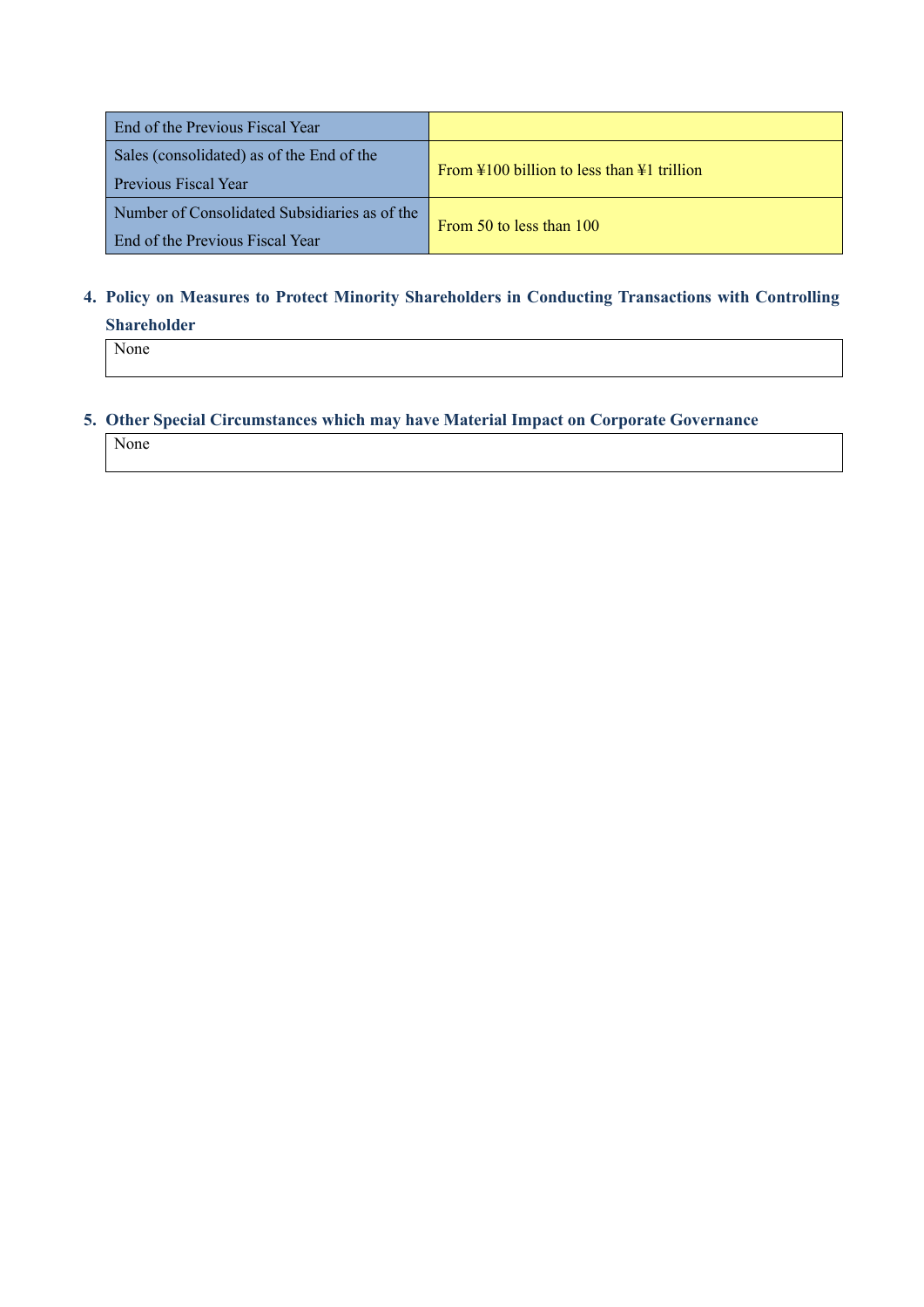# **II. Business Management Organization and Other Corporate Governance Systems regarding Decision-making, Execution of Business, and Oversight in Management**

# **1. Organizational Composition and Operation**

| <b>Organization Form</b> | Company with Audit & Supervisory Board |
|--------------------------|----------------------------------------|
|--------------------------|----------------------------------------|

### **[Directors]**

| Maximum Number of Directors Stipulated in<br>Articles of Incorporation | 12                         |
|------------------------------------------------------------------------|----------------------------|
| Term of Office Stipulated in Articles of<br>Incorporation              | 1 year                     |
| Chairperson of the Board                                               | <b>Company Chairperson</b> |
| Number of Directors                                                    | 12                         |
| Appointment of External Directors                                      | Appointed                  |
| Number of Outside Directors                                            | 4                          |
| Number of Independent Directors                                        | 4                          |

Outside Directors Relationship with the Company (1)

| Name              | Attribute            | Relationship with the Company* |   |              |   |   |  |   |   |  |  |
|-------------------|----------------------|--------------------------------|---|--------------|---|---|--|---|---|--|--|
|                   |                      | a                              | h | $\mathbf{C}$ | d | e |  | g | h |  |  |
| Hideharu Kadowaki | From another company |                                |   |              |   |   |  |   |   |  |  |
| Toyoaki Ando      | From another company |                                |   |              |   |   |  |   |   |  |  |
| Hirotomo Suetsugu | From another company |                                |   |              |   |   |  |   |   |  |  |
| Toshie Ikenaga    | From another company |                                |   |              |   |   |  |   |   |  |  |

Categories for "Relationship with the Company"

\* "○" when the director presently falls or has recently fallen under the category;

" $\Delta$ " when the director fell under the category in the past

\* "●" when a close relative of the director presently falls or has recently fallen under the category;

- "▲"when a close relative of the director fell under the category in the past
- a. Executive of the Company or its subsidiaries
- b. Non-executive director or executive of a parent company of the Company
- c. Executive of a fellow subsidiary company of the Company
- d. A party whose major client or supplier is the Company or an executive thereof
- e. Major client or supplier of the listed company or an executive thereof
- f. Consultant, accountant or legal professional who receives a large amount of monetary consideration or other property from the Company besides compensation as a director/Audit & Supervisory Board member
- g. Major shareholder of the Company (or an executive of the said major shareholder if the shareholder is a legal entity)
- h. Executive of a client or supplier company of the Company (which does not correspond to any of d, e, or f) (the director himself/herself only)
- i. Executive of a company, between which Company's outside directors/Audit & Supervisory Board members are mutually appointed (the director himself/herself only)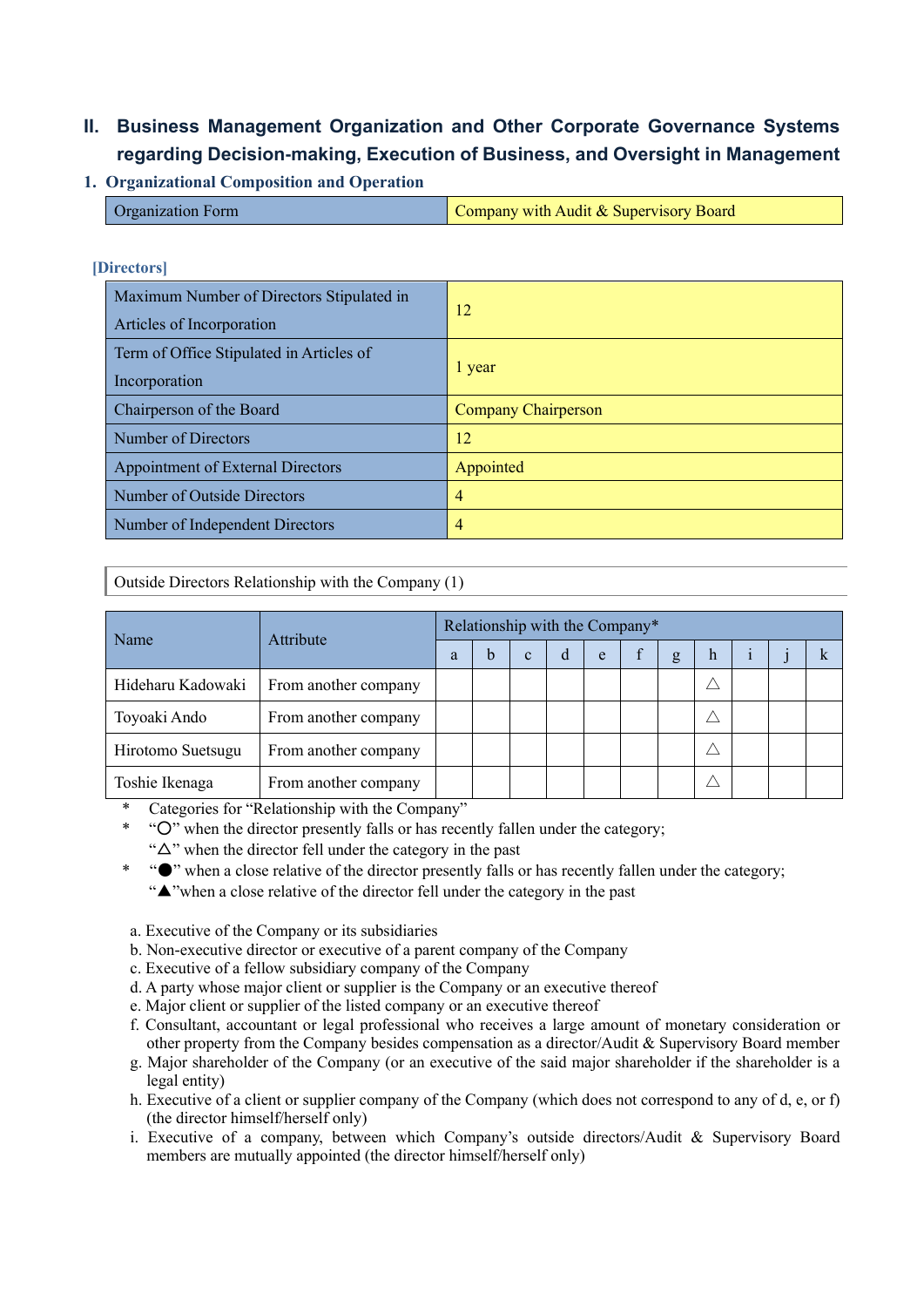- j. Executive of a company or organization that receives a donation from the Company (the director himself/herself only)
- k. Others

| Outside Directors Relationship with the Company (2) |                                              |                                                                                                                                                                                                                                                                                                                                                                 |                                                                                                                                                                                                                                                                                                                                                                                                                                                                                                                                                                                                                                                                                                                                                                                                                                                                                                                           |  |  |  |  |
|-----------------------------------------------------|----------------------------------------------|-----------------------------------------------------------------------------------------------------------------------------------------------------------------------------------------------------------------------------------------------------------------------------------------------------------------------------------------------------------------|---------------------------------------------------------------------------------------------------------------------------------------------------------------------------------------------------------------------------------------------------------------------------------------------------------------------------------------------------------------------------------------------------------------------------------------------------------------------------------------------------------------------------------------------------------------------------------------------------------------------------------------------------------------------------------------------------------------------------------------------------------------------------------------------------------------------------------------------------------------------------------------------------------------------------|--|--|--|--|
| Name                                                | Designation<br>as<br>Independent<br>Director | Supplementary Explanation of<br>the Relationship                                                                                                                                                                                                                                                                                                                | Reasons of Appointment                                                                                                                                                                                                                                                                                                                                                                                                                                                                                                                                                                                                                                                                                                                                                                                                                                                                                                    |  |  |  |  |
| Hideharu<br>Kadowaki                                | $\left(\ \right)$                            | Although the Company and C'BON<br>COSMETICS Co., Ltd. have<br>transactions, the disclosure of a<br>summary is omitted because such<br>transactions may be judged to have<br>no impact on the judgment of<br>shareholders and investors in view of<br>the transaction scale thereof.                                                                             | <reason an<br="" appointment="" as="" for="">outside director&gt;<br/>Mr. Kadowaki possesses<br/>abundant experience and insight,<br/>and advanced ability, developed<br/>as a manager at a major financial<br/>institution and elsewhere. As<br/>such, the Company believes he<br/>will continue to contribute to the<br/>Group's corporate value and has<br/>nominated him as an outside<br/>director.<br/><reason an<br="" as="" designation="" for="">independent director&gt;<br/>Mr.Kadowaki is deemed to be<br/>adequately independent since<br/>none of the items listed in Clause<br/><math>III</math> 5-3-2 in the Guideline for<br/>Listing Controls issued by the<br/>Tokyo Stock Exchange apply to<br/>him. ALSOK judged that there is<br/>no potential conflict of interest<br/>between Mr.Kadowaki and<br/>ordinary shareholders, and<br/>designated him as an independent<br/>director.</reason></reason> |  |  |  |  |
| Toyoaki<br>Ando                                     | O                                            | Although the Company and Tokio<br>Marine & Nichido Fire Insurance<br>Co., Ltd., General Insurance Rating<br>Organization of Japan have<br>transactions, the disclosure of a<br>summary is omitted because such<br>transactions may be judged to have<br>no impact on the judgment of<br>shareholders and investors in view of<br>the transaction scale thereof. | <reason an<br="" appointment="" as="" for="">outside director&gt;<br/>Mr.Ando possesses abundant<br/>experience and insight, and<br/>advanced ability, developed as<br/>executive officer at a major<br/>non-life insurance company. As<br/>such, the Company believes he<br/>will contribute to the Group's<br/>corporate value and has<br/>nominated him as an outside<br/>director.<br/><reason an<br="" as="" designation="" for="">independent director&gt;<br/>Mr.Ando is deemed to be<br/>adequately independent since<br/>none of the items listed in Clause<br/><math>III</math> 5-3-2 in the Guideline for</reason></reason>                                                                                                                                                                                                                                                                                    |  |  |  |  |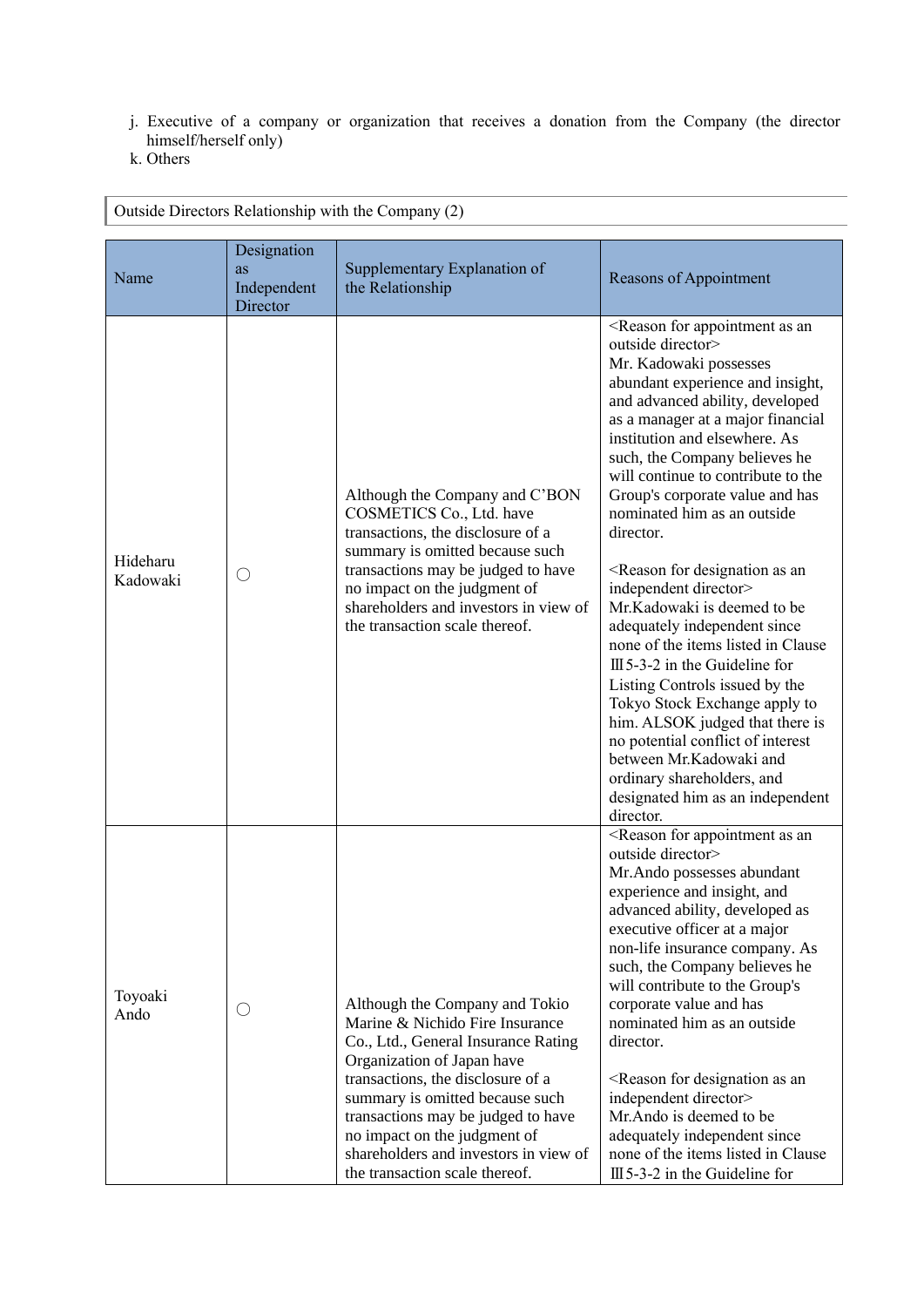|                      |            |                                                                                                                                                                                                                                                                                           | Listing Controls issued by the<br>Tokyo Stock Exchange apply to<br>him. ALSOK judged that there is<br>no potential conflict of interest<br>between Mr.Ando and ordinary<br>shareholders, and designated him<br>as an independent director.                                                                                                                                                                                                                                                                                                                                                                                                                                                                                                                                                                                                                                                                    |
|----------------------|------------|-------------------------------------------------------------------------------------------------------------------------------------------------------------------------------------------------------------------------------------------------------------------------------------------|---------------------------------------------------------------------------------------------------------------------------------------------------------------------------------------------------------------------------------------------------------------------------------------------------------------------------------------------------------------------------------------------------------------------------------------------------------------------------------------------------------------------------------------------------------------------------------------------------------------------------------------------------------------------------------------------------------------------------------------------------------------------------------------------------------------------------------------------------------------------------------------------------------------|
| Hirotomo<br>Suetsugu | $\bigcirc$ | Although the Company and NIPPON<br><b>STEEL CORPORATION have</b><br>transactions, the disclosure of a<br>summary is omitted because such<br>transactions may be judged to have<br>no impact on the judgment of<br>shareholders and investors in view of<br>the transaction scale thereof. | <reason an<br="" appointment="" as="" for="">outside director&gt;<br/>Mr.Suetsugu possesses abundant<br/>experience and insight, and<br/>advanced ability, developed as<br/>executive officer at a major steel<br/>manufacturing company. As such,<br/>the Company believes he will<br/>contribute to the Group's<br/>corporate value and has<br/>nominated him as an outside<br/>director.<br/><reason an<br="" as="" designation="" for="">independent director&gt;<br/>Mr. Suetsugu is deemed to be<br/>adequately independent since<br/>none of the items listed in Clause<br/><math>III</math> 5-3-2 in the Guideline for<br/>Listing Controls issued by the<br/>Tokyo Stock Exchange apply to<br/>him. ALSOK judged that there is<br/>no potential conflict of interest<br/>between Mr.Suetsugu and<br/>ordinary shareholders, and<br/>designated him as an independent<br/>director.</reason></reason> |
| Toshie Ikenaga       | ( )        | Although the Company and Hosei<br>University have transactions, the<br>disclosure of a summary is omitted<br>because such transactions may be<br>judged to have no impact on the<br>judgment of shareholders and<br>investors in view of the transaction<br>scale thereof.                | <reason an<br="" appointment="" as="" for="">outside director&gt;<br/>Ms.Ikenaga possesses abundant<br/>experience in public<br/>administration in areas including<br/>gender equity and local<br/>administration over many years<br/>and also served as a graduate<br/>school professor with advanced<br/>insight and ability. As such, the<br/>Company believes she will<br/>contribute to the Group's<br/>corporate value and has<br/>nominated him as an outside<br/>director.<br/><reason an<br="" as="" designation="" for="">independent director&gt;<br/>Ms. Ikenaga is deemed to be<br/>adequately independent since<br/>none of the items listed in Clause<br/><math>III</math> 5-3-2 in the Guideline for</reason></reason>                                                                                                                                                                        |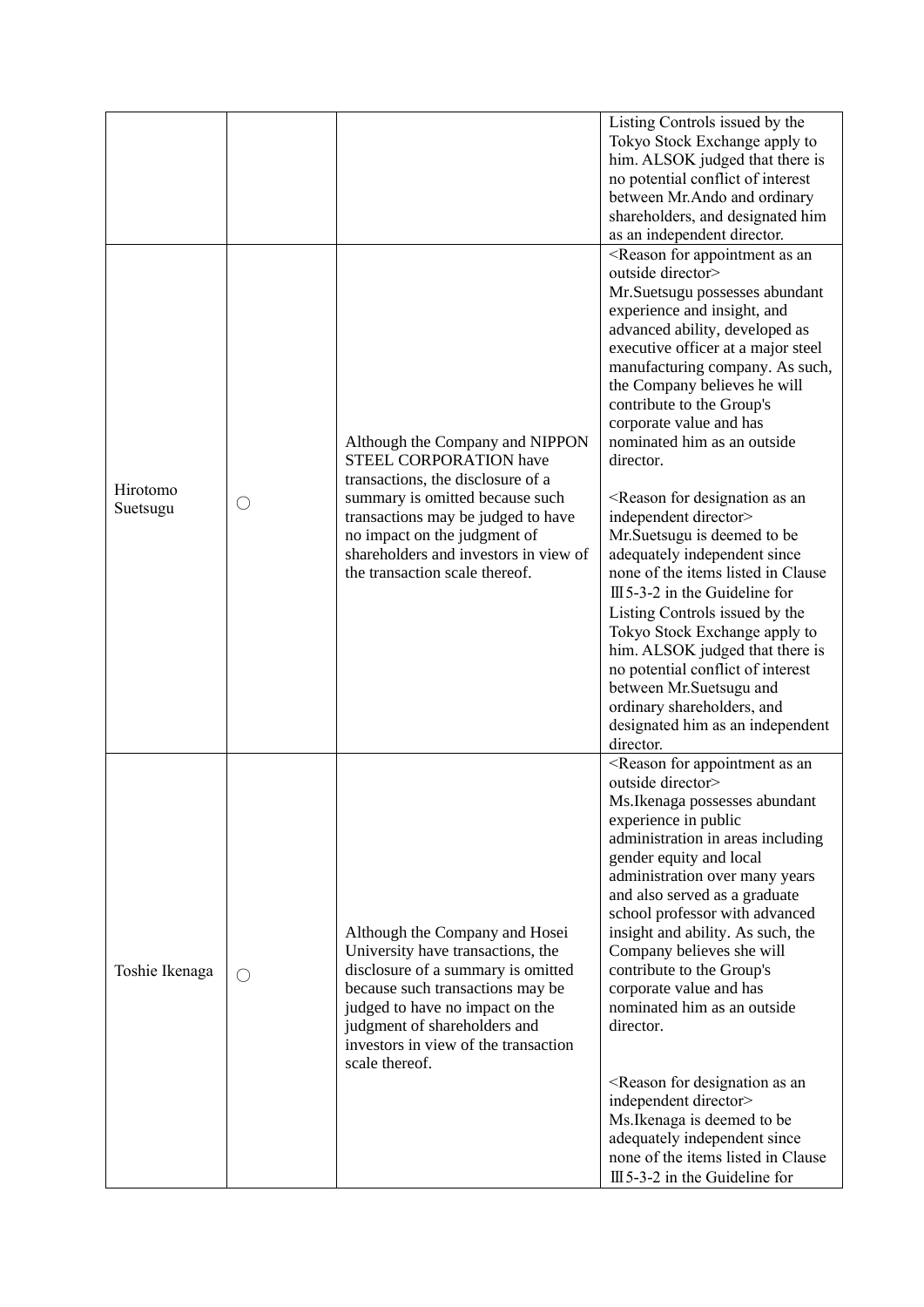|  | Listing Controls issued by the    |
|--|-----------------------------------|
|  | Tokyo Stock Exchange apply to     |
|  | him. ALSOK judged that there is   |
|  | no potential conflict of interest |
|  | between Ms. Ikenaga and ordinary  |
|  | shareholders, and designated him  |
|  | as an independent director.       |

| Voluntary Establishment of Committee(s)<br>Corresponding to Nomination Committee or<br><b>Remuneration Committee</b> | Not Established |
|----------------------------------------------------------------------------------------------------------------------|-----------------|
|----------------------------------------------------------------------------------------------------------------------|-----------------|

#### [Audit & Supervisory Board members]

| Establishment of Audit & Supervisory Board                                                        | Established    |
|---------------------------------------------------------------------------------------------------|----------------|
| Maximum Number of Audit & Supervisory<br>Board members Stipulated in Articles of<br>Incorporation |                |
| Number of Audit & Supervisory Board members                                                       | $\overline{4}$ |

Cooperation among Audit & Supervisory Board members, Accounting Auditors and Internal Audit

#### Departments

The Audit Department, Audit & Supervisory Board members, and audit corporation hold the "Internal audits, audits by Audit & Supervisory Board members and accounting audits business liaison meeting" once a month. By sharing audit information and exchanging opinions conducted by each person, internal audits, corporate auditors' audits, and accounting audits are mutually coordinated.

Furthermore, Audit & Supervisory Board members strive to coordinate audits by Audit & Supervisory Board members and accounting audits by regularly exchanging information on the content of the proceedings of the Audit & Supervisory Board members and the Board of Directors and issues that they are aware of.

| Appointment of Outside Audit & Supervisory<br><b>Board members</b> | Appointed |
|--------------------------------------------------------------------|-----------|
| Number of Outside Audit & Supervisory Board<br>members             |           |
| Number of Independent Audit & Supervisory<br><b>Board members</b>  |           |

### Outside Audit & Supervisory Board members' Relationship with the Company (1)

|                   |                      | Relationship with the Company* |   |              |  |   |  |   |  |  |  |   |
|-------------------|----------------------|--------------------------------|---|--------------|--|---|--|---|--|--|--|---|
| Name              | Attribute            |                                | b | $\mathbf{c}$ |  | e |  | g |  |  |  | m |
| Shinichiro Nakano | From another company |                                |   |              |  |   |  |   |  |  |  |   |
| Michiko Nagasawa  | From another company |                                |   |              |  |   |  |   |  |  |  |   |
| Yoshiaki Nakagawa | From another company |                                |   |              |  |   |  |   |  |  |  |   |

Categories for "Relationship with the Company"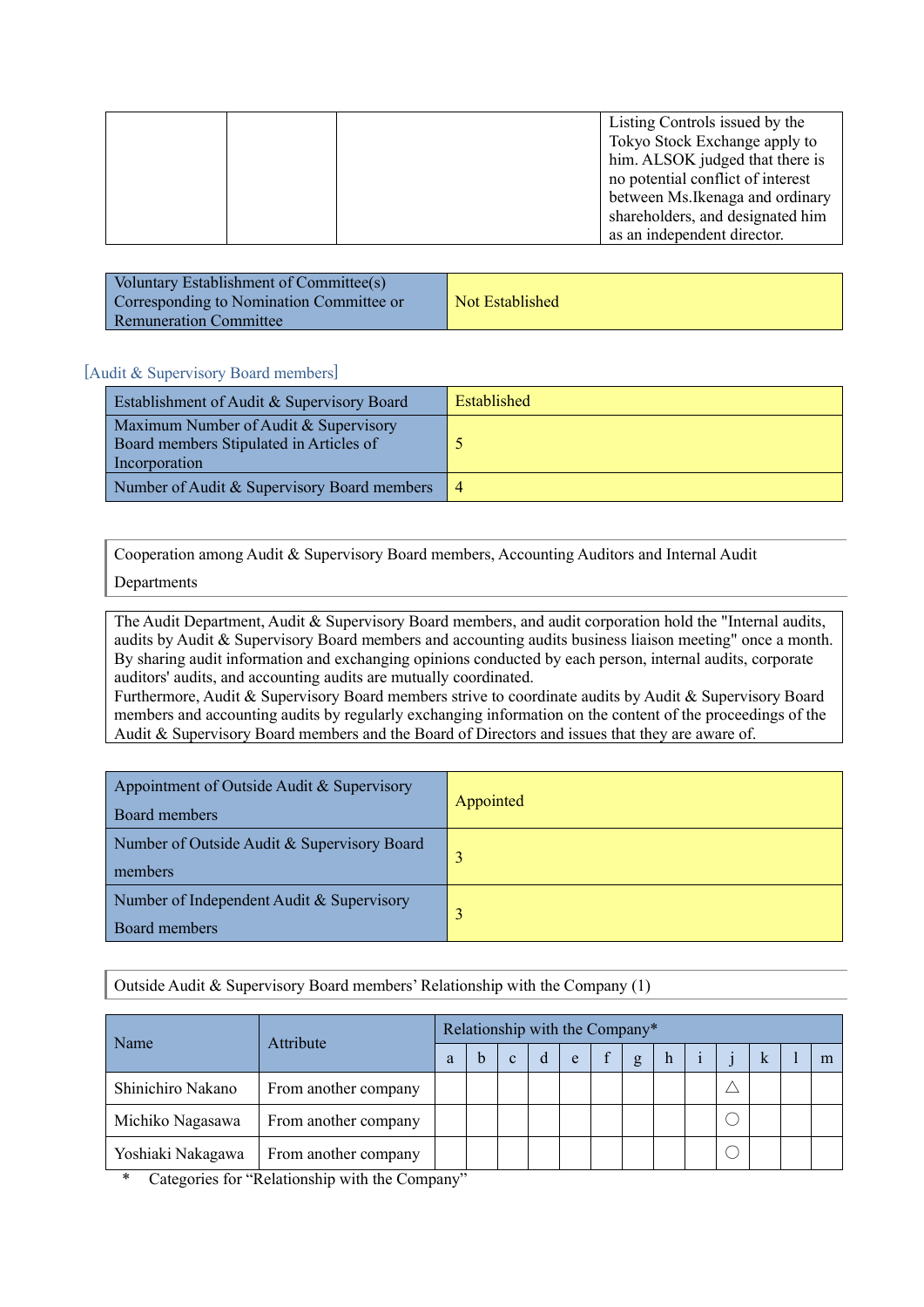- \* "○" when the director presently falls or has recently fallen under the category; " $\Delta$ " when the director fell under the category in the past
- \* "●" when a close relative of the director presently falls or has recently fallen under the category; "▲"when a close relative of the director fell under the category in the past
- a. Executive of the Company or its subsidiary
- b. Non-executive director or accounting advisor of the Company or its subsidiaries
- c. Non-executive director or executive of a parent company of the Company
- d. Audit & Supervisory Board member of a parent company of the Company
- e. Executive of a fellow subsidiary company of the Company
- f. A party whose major client or supplier is the Company or an executive thereof
- g. Major client or supplier of the Company or an executive thereof
- h. Consultant, accountant or legal professional who receives a large amount of monetary consideration or other property from the Company besides compensation as a Audit & Supervisory Board member
- i. Major shareholder of the Company (or an executive of the said major shareholder if the shareholder is a legal entity)
- j. Executive of a client or supplier company of the Company (which does not correspond to any of f, g, or h) (the Audit & Supervisory Board member himself/herself only)
- k. Executive of a company, between which and the Company outside directors/Audit & Supervisory Board members are mutually appointed (the Audit & Supervisory Board member himself/herself only)
- l. Executive of a company or organization that receives a donation from the Company (the Audit & Supervisory Board member himself/herself only)

| m. Others |
|-----------|
|           |

| Name                 | Designation<br>as<br>Independent<br>Audit $\&$<br>Supervisory<br><b>Board</b><br>members | Supplementary Explanation of<br>the Relationship                                                                                                                                                                                                                            | Reasons of Appointment                                                                                                                                                                                                                                                                                                                                                                                                                                                                                                                                                                                                                                                                                                                                                                                             |
|----------------------|------------------------------------------------------------------------------------------|-----------------------------------------------------------------------------------------------------------------------------------------------------------------------------------------------------------------------------------------------------------------------------|--------------------------------------------------------------------------------------------------------------------------------------------------------------------------------------------------------------------------------------------------------------------------------------------------------------------------------------------------------------------------------------------------------------------------------------------------------------------------------------------------------------------------------------------------------------------------------------------------------------------------------------------------------------------------------------------------------------------------------------------------------------------------------------------------------------------|
| Shinichiro<br>Nakano | ( )                                                                                      | Although the Company and The<br>Norinchukin Bank have transactions,<br>the disclosure of a summary is omitted<br>because such transactions may be<br>judged to have no impact on the<br>judgment of shareholders and investors<br>in view of the transaction scale thereof. | <reason an<br="" appointment="" as="" for="">outside Audit &amp; Supervisory<br/>Board member&gt;<br/>Mr.Nakano possesses abundant<br/>experience and insight, and<br/>advanced ability, developed at<br/>financial institution. As such, the<br/>Company believes he has<br/>effective auditing and advice for<br/>the Company and has nominated<br/>him as an outside Audit &amp;<br/>Supervisory Board member.<br/><reason an<br="" as="" designation="" for="">independent director&gt;<br/>Mr.Nakano is deemed to be<br/>adequately independent since<br/>none of the items listed in Clause<br/><math>III</math> 5-3-2 in the Guideline for<br/>Listing Controls issued by the<br/>Tokyo Stock Exchange apply to<br/>him. ALSOK judged that there is<br/>no potential conflict of interest</reason></reason> |

Outside Audit & Supervisory Board members' Relationship with the Company (2)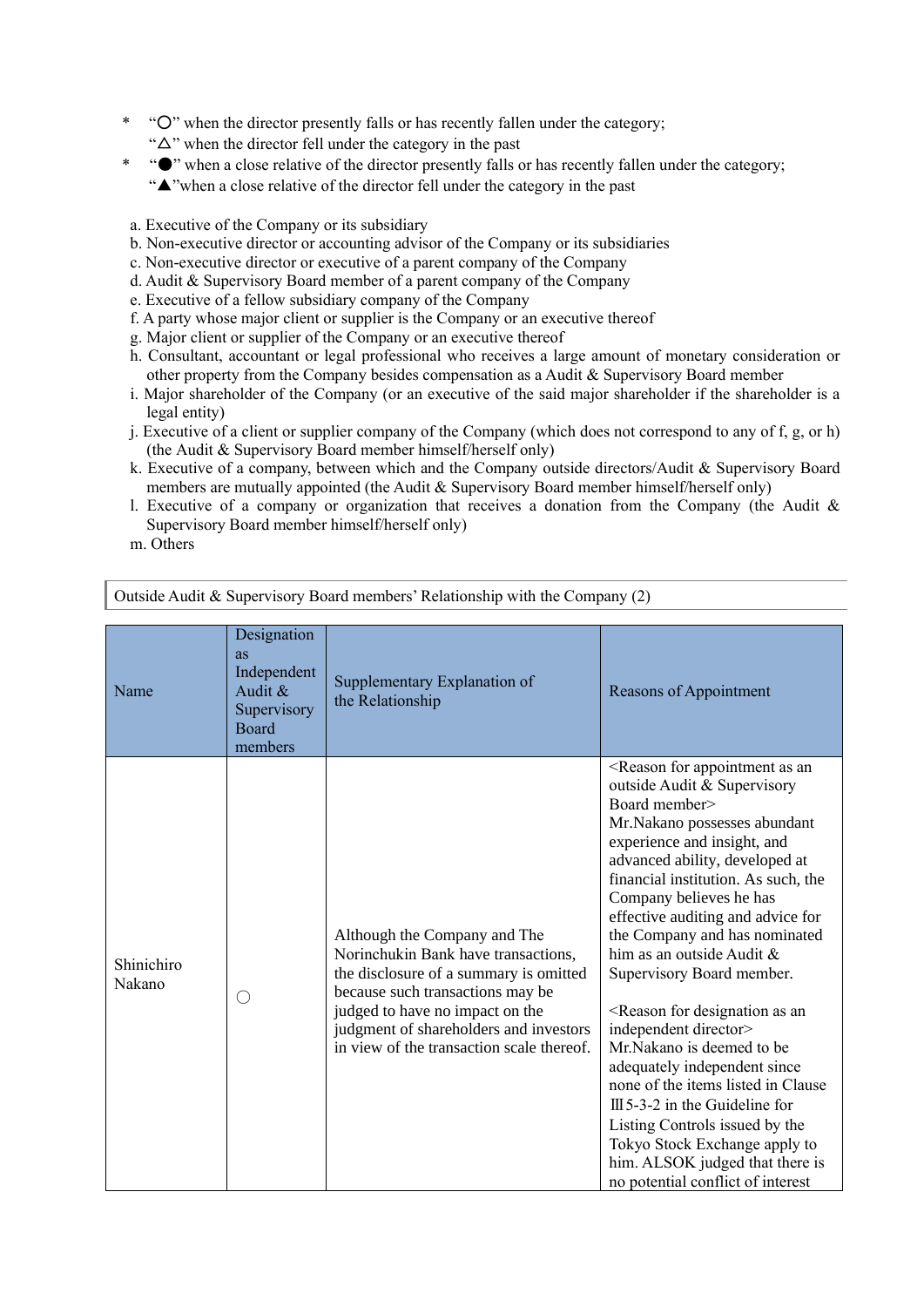|                      |            |                                                                                                                                                                                                                                                                                                                                                                                                                                                          | between Mr.Nakano and ordinary<br>shareholders, and designated him                                                                                                                                                                                                                                                                                                                                                                                                                                                                                                                                                                                                                                                                                                                                                                                                                                                                                        |
|----------------------|------------|----------------------------------------------------------------------------------------------------------------------------------------------------------------------------------------------------------------------------------------------------------------------------------------------------------------------------------------------------------------------------------------------------------------------------------------------------------|-----------------------------------------------------------------------------------------------------------------------------------------------------------------------------------------------------------------------------------------------------------------------------------------------------------------------------------------------------------------------------------------------------------------------------------------------------------------------------------------------------------------------------------------------------------------------------------------------------------------------------------------------------------------------------------------------------------------------------------------------------------------------------------------------------------------------------------------------------------------------------------------------------------------------------------------------------------|
| Michiko<br>Nagasawa  | $\bigcirc$ | Although the Company and Otsuka<br>Kagu, Ltd., National Research and<br>Development Agency, Ministry of<br>Land, Infrastructure, Transport and<br>Tourism, Japan Federation of Bar<br>Associations, and Sojitz Corporation<br>have transactions, the disclosure of a<br>summary is omitted because such<br>transactions may be judged to have no<br>impact on the judgment of<br>shareholders and investors in view of<br>the transaction scale thereof. | as an independent director.<br><reason an<br="" appointment="" as="" for="">outside Audit &amp; Supervisory<br/>Board member&gt;<br/>Ms.Nagasawa possesses abundant<br/>experience and insight, and<br/>advanced ability, developed as an<br/>attorney. As such, the Company<br/>believes he has effective auditing<br/>and advice for the Company and<br/>has nominated him as an outside<br/>Audit &amp; Supervisory Board<br/>member.<br/><reason an<br="" as="" designation="" for="">independent director&gt;<br/>Ms.Nagasawa is deemed to be<br/>adequately independent since<br/>none of the items listed in Clause<br/><math>III</math> 5-3-2 in the Guideline for<br/>Listing Controls issued by the<br/>Tokyo Stock Exchange apply to<br/>him. ALSOK judged that there is<br/>no potential conflict of interest<br/>between Ms.Nagasawa and<br/>ordinary shareholders, and<br/>designated him as an independent<br/>director.</reason></reason> |
| Yoshiaki<br>Nakagawa | $\bigcirc$ | Although the Company and SANYO<br>Electric Co., Ltd., Panasonic<br>Corporation, Hardlock Industry Co.,<br>Ltd., and ASANUMA<br>CORPORATION have transactions,<br>the disclosure of a summary is omitted<br>because such transactions may be<br>judged to have no impact on the<br>judgment of shareholders and investors<br>in view of the transaction scale thereof.                                                                                    | <reason an<br="" appointment="" as="" for="">outside Audit &amp; Supervisory<br/>Board member&gt;<br/>Mr.Nakagawa possesses abundant<br/>experience and insight, and<br/>advanced ability, developed at<br/>major electronics manufacturer as<br/>engaging in finance accounting,<br/>and management. As such, the<br/>Company believes he has<br/>effective auditing and advice for<br/>the Company and has nominated<br/>him as an outside Audit &amp;<br/>Supervisory Board member.<br/><reason an<br="" as="" designation="" for="">independent director&gt;<br/>Mr.Nakagawa is deemed to be<br/>adequately independent since<br/>none of the items listed in Clause<br/><math>III</math> 5-3-2 in the Guideline for<br/>Listing Controls issued by the<br/>Tokyo Stock Exchange apply to<br/>him. ALSOK judged that there is<br/>no potential conflict of interest<br/>between Mr.Nakagawa and<br/>ordinary shareholders, and</reason></reason>      |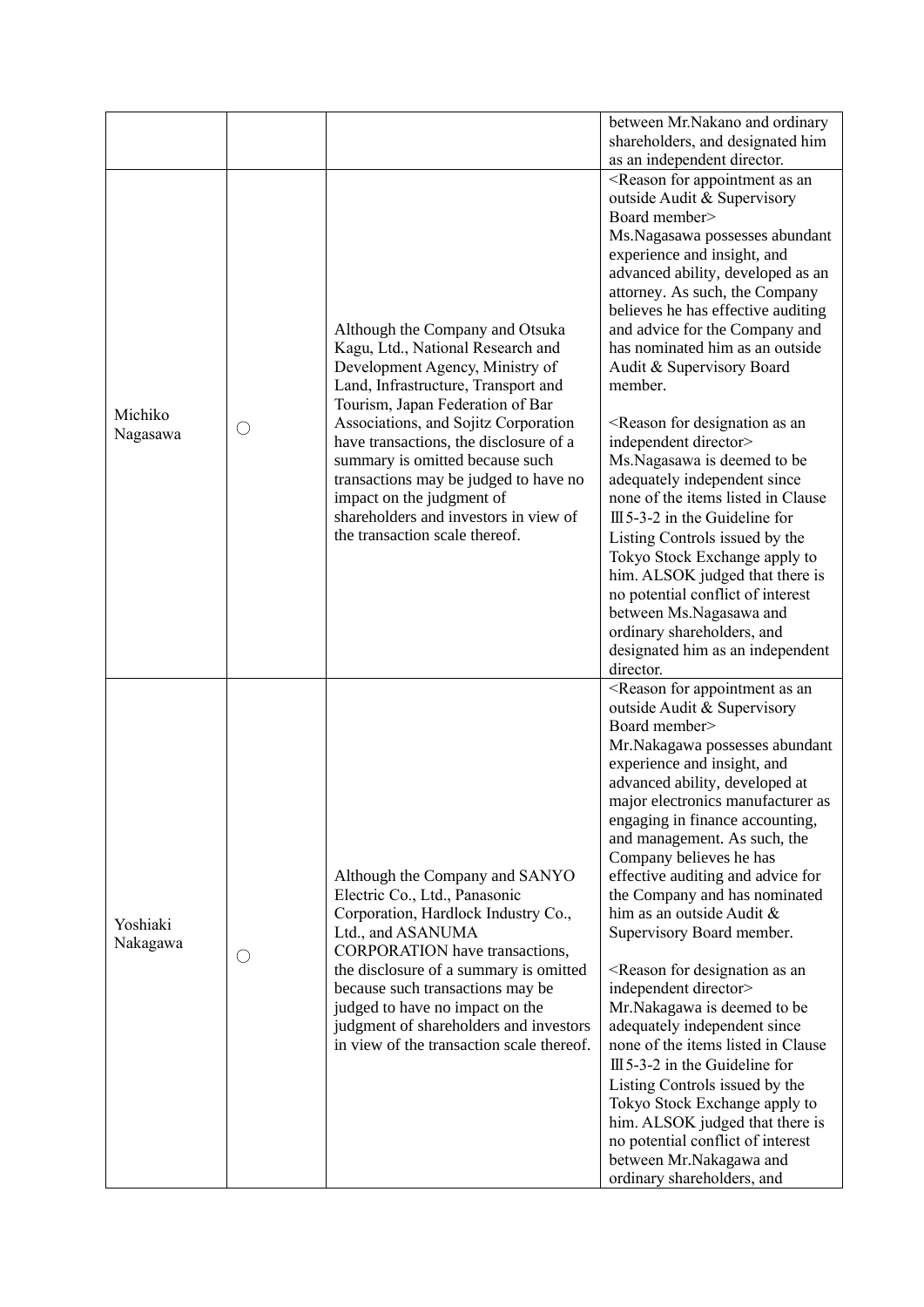|                                                                      | designated him as an independent<br>director. |  |
|----------------------------------------------------------------------|-----------------------------------------------|--|
| <b>[Independent Directors/Audit &amp; Supervisory Board members]</b> |                                               |  |
| Number of Independent Directors/Audit &<br>Supervisory Board members |                                               |  |

Matters relating to Independent Directors/Audit & Supervisory Board members

None

#### **[Incentives]**

Incentive Policies for Directors Introduction of Productivity-linked remuneration system

#### Supplementary Explanation

The remuneration of directors consists with the flat amount determined by the title, outside directors, other directors and with the productivity-linked remuneration calculated by the performance feedback by certain standard. Among these, as for the productivity-linked remuneration, in order to strengthen the responsibility of management and implement management strategies with a view to medium- to long-term business growth, the ratio of total remuneration will be increased from 20% to 45%, of which 30% will be short-term incentive, 15% will be a medium-to long-term incentive.

The fixed compensation notified in advance paid every June fall into productivity-linked remuneration and as for the calculation, the company performance rate is determined by the bonus amount before deduction of consolidated operating income with investment gain on equity method added as a standard index. Furthermore, the individual performance payment rate will be determined based on the achievements of the challenges and achievement targets for the relevant fiscal year set for the individual. After, the amount of payment is decided by multiplying each payment rate by the standard amount.

he company will continue to correspond appropriately in accord with the change of business environment and the revision of Corporate Governance Code.

#### Recipients of Stock Options

Supplementary Explanation

None

#### **[Director Remuneration]**

Disclosure of Individual Directors Remuneration  $\overline{\phantom{a}}$  No Individual Disclosure

Supplementary Explanation

Remuneration for Directors and Audit & Supervisory Board members with subtotals for each type of remuneration and numbers of recipients for fiscal 2021

|                                              | Number of recipients | Total remuneration $(\frac{1}{2})$ million) |
|----------------------------------------------|----------------------|---------------------------------------------|
| Directors (excluding outside directors)      |                      | 323                                         |
| Audit & Supervisory Board members (excluding |                      | 23                                          |
| outside Audit & Supervisory Board members)   |                      |                                             |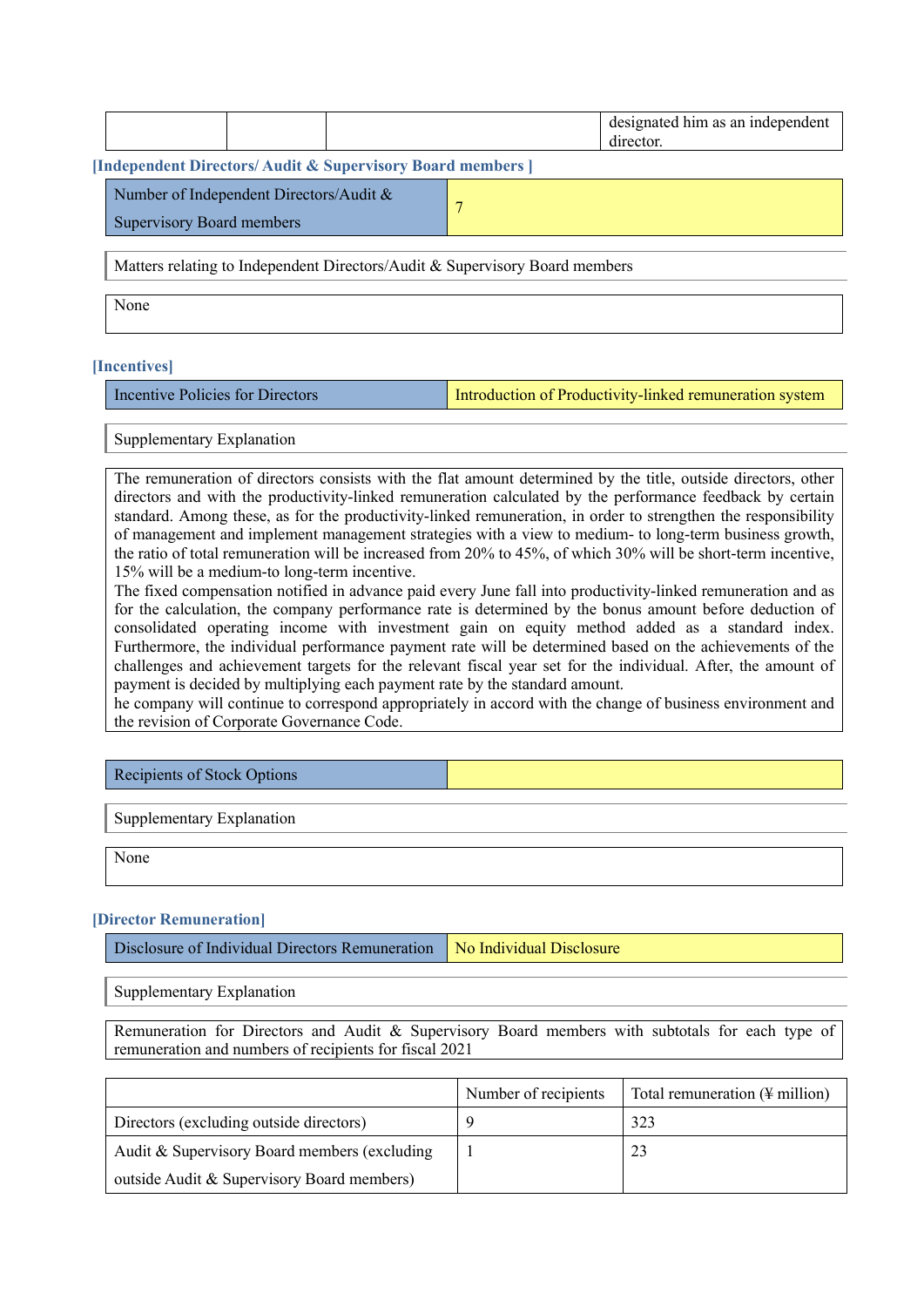| $\sim \infty$<br>-<br>Jutsid<br>ан<br>ັ | -<br>$\sim$<br>$\mathsf{\sigma}\mathsf{v}$ |
|-----------------------------------------|--------------------------------------------|
|                                         |                                            |

| Policy on Determining Remuneration Amounts<br>and Calculation Methods | Established |
|-----------------------------------------------------------------------|-------------|
|                                                                       |             |

Disclosure of Policy on Determining Remuneration Amounts and Calculation Methods

1. Contents of the policy regarding the amount of remuneration for officers With the resolution of General Meeting of Shareholders, the Company decides the maximum remuneration paid to directors should be ¥400 million in total (the number of directors involved in the resolution is seven; June 27, 2002) and as for Audit & Supervisory Board members shall be ¥120 million in total (the number of Audit & Supervisory Board members involved in the resolution is four; June 30, 1998).

The remuneration paid to directors, based on the following policies decided by the resolution of the Board of Directors, consists with the flat amount determined by the appointment and outside director, other directors beside, and with the productivity-linked remuneration calculated by the performance feedback of each directors by certain standard.

The remuneration paid to Audit  $\&$  Supervisory Board members is flat amount and the specific amount is determined following the standard decided at Board of Directors.

2. Policy on determining the payment ratio of productivity-linked remuneration and non-productivity-linked remuneration

Regarding the remuneration of the directors (excluding outside directors), the fixed compensation notified in advance (so-called bonus) paid in June every year corresponds to the productivity-linked remuneration. If the company performance payment rate and the individual performance payment rate are both 100%, the payment ratio will be 20% of the total annual payment amount. In addition, the monthly remuneration corresponds to remuneration other than productivity-linked remuneration, and the payment ratio is 80% of the total annual remuneration when both the company performance payment rate and the individual performance payment rate are 100%.

3. Policy for each position regarding the determination of the amount of remuneration for officers or the calculation method thereof Of the remuneration of the Company's directors (excluding outside directors), the monthly remuneration is paid by adding the "role allowance" and "director's allowance" to the basic salary and the amount of payment is set for each rank.

In addition, the standard amount of fixed compensation notified in advance is set in conjunction with the monthly remuneration.

4. Index related to the productivity-linked remuneration, the reason for selecting the index, and the method of determining the amount of the productivity-linked remuneration When calculating the fixed compensation notified in advance, which is a productivity-linked remuneration, the standard index is the processed consolidated operating income as shown in the figure below, and the payment level is set in advance according to the achievement status of the plan, and transparency is linked to the performance. After securing, the company performance payment rate will be decided by the Company's board of directors. In addition, the individual performance payment rate is determined by the degree of achievement of the goals set for each individual. After that, the amount of payment for each individual is finally decided by multiplying the standard amount by each payment rate according to the following formula.

[Structure of standard index] Consolidated operating income  $+$  Equity method investment income  $+$  Consolidated bonus

[Fixed compensation notified in advance calculation formula for individual salary]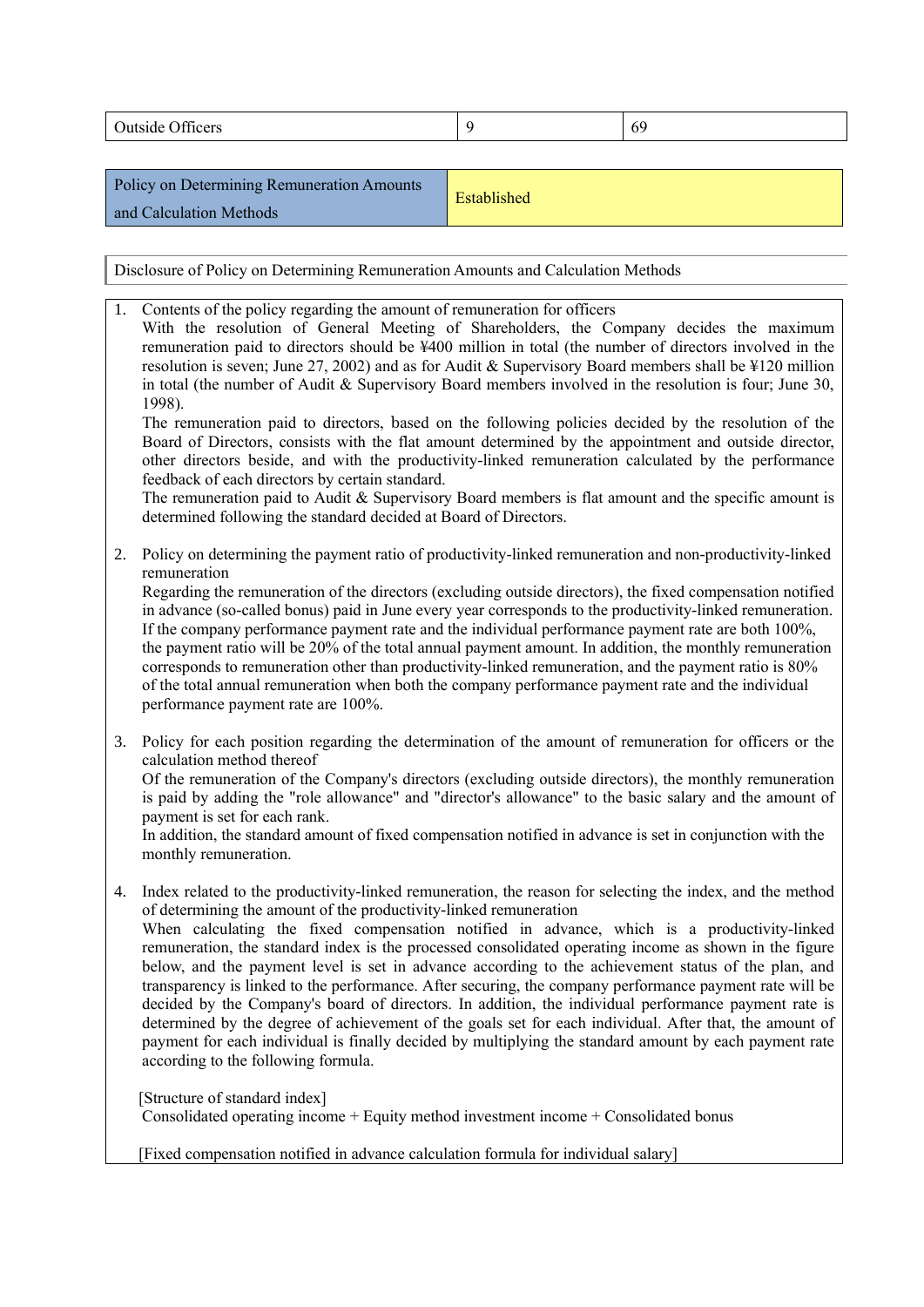Individual payment amount = Standard amount  $\times$  Company performance payment rate  $\times$  Individual performance payment rate

The reasons for adopting the above standard index are as follows.

- (A) Improving the performance of the entire group, including equity method affiliates is the main role of officers.
- (B) Consolidated operating income excluding the effects of fluctuations in bonus payments is considered to be a better indicator of company performance.
- 5. The name or name of the person who has the authority to determine the amount of remuneration, etc. for officers or the policy for determining the calculation method, the content of that authority, and the scope of discretion

The Board of Directors decides on the amount of remuneration for officers and the policy for determining the calculation method. When determining the amount of productivity-linked remuneration to be paid to directors in the relevant fiscal year, the Board of Directors of the Company is considered to be in a position to most appropriately evaluate each director individually in terms of the individual performance payment rate. Therefore, we delegated to Atsushi Murai, Chairman and Representative Director, and Yukiyasu Aoyama, President and Representative Director, to determine the payment rate based on the achievements of each director's challenges and achievement targets (KPI) for the relevant fiscal year. The Board of Directors of the Company has determined that the individual remuneration of directors is determined by the above method, and that the content is in line with the decision policy.

6. Activities of the Board of Directors in the process of determining the amount of remuneration for officers in the most recent fiscal year

Remuneration for directors of the Company is a matter to be resolved by the Board of Directors in accordance with the rules of the Board of Directors. We have been deliberating on the remuneration system, revision of calculation method for the fixed compensation notified in advance, and performance payment rate and individual performance payment rate for the fixed compensation notified in advance.

In the current fiscal year, the Board of Directors meeting held on May 12, 2020 discussed the company performance payment rate and individual performance payment rate regarding the fixed compensation notified in advance scheduled to be paid in June of the same year.

In the deliberation of the company performance payment rate for the current fiscal year, the actual result of the standard index was 66,913 million yen (achievement rate 101.9%) against the plan of 65,677 million yen.

7. Future revision of executive remuneration system

Until the current fiscal year, we have paid executive remuneration under the above system, but from the 57th term onward, we will take greater responsibility for business performance in the management team in line with the formulation of a new medium-term management plan. In order to strengthen and implement management strategies with an eye on medium- to long-term business growth, we will change the existing remuneration payment ratio (raise the productivity-linked remuneration payment ratio) and introduce new medium- to long-term incentives for productivity-linked remuneration.

(A) Change of remuneration payment ratio

When both the company performance payment rate and the individual performance payment rate are 100%, the ratio of non-productivity-linked remuneration (fixed amount remuneration) has been reduced from 80% to 55%, and the productivity-linked remuneration ratio has been raised 20% to 45%. (short-term incentive: 30%, medium- to long-term incentive: 15%).

### (B) Outline of short-term and medium- to long-term incentives

For short-term incentives, the company performance payment rate is calculated from the standard index (consolidated operating income + equity method investment income + consolidated bonus) that was used to calculate productivity-linked remuneration, and for medium- to long-term incentives, the company performance payment rate is calculated based on the three-year average growth rate of the standard index, and the company performance payment rate and individual performance payment rate are multiplied by the standard amount, respectively to decide the amount of payment for each individual.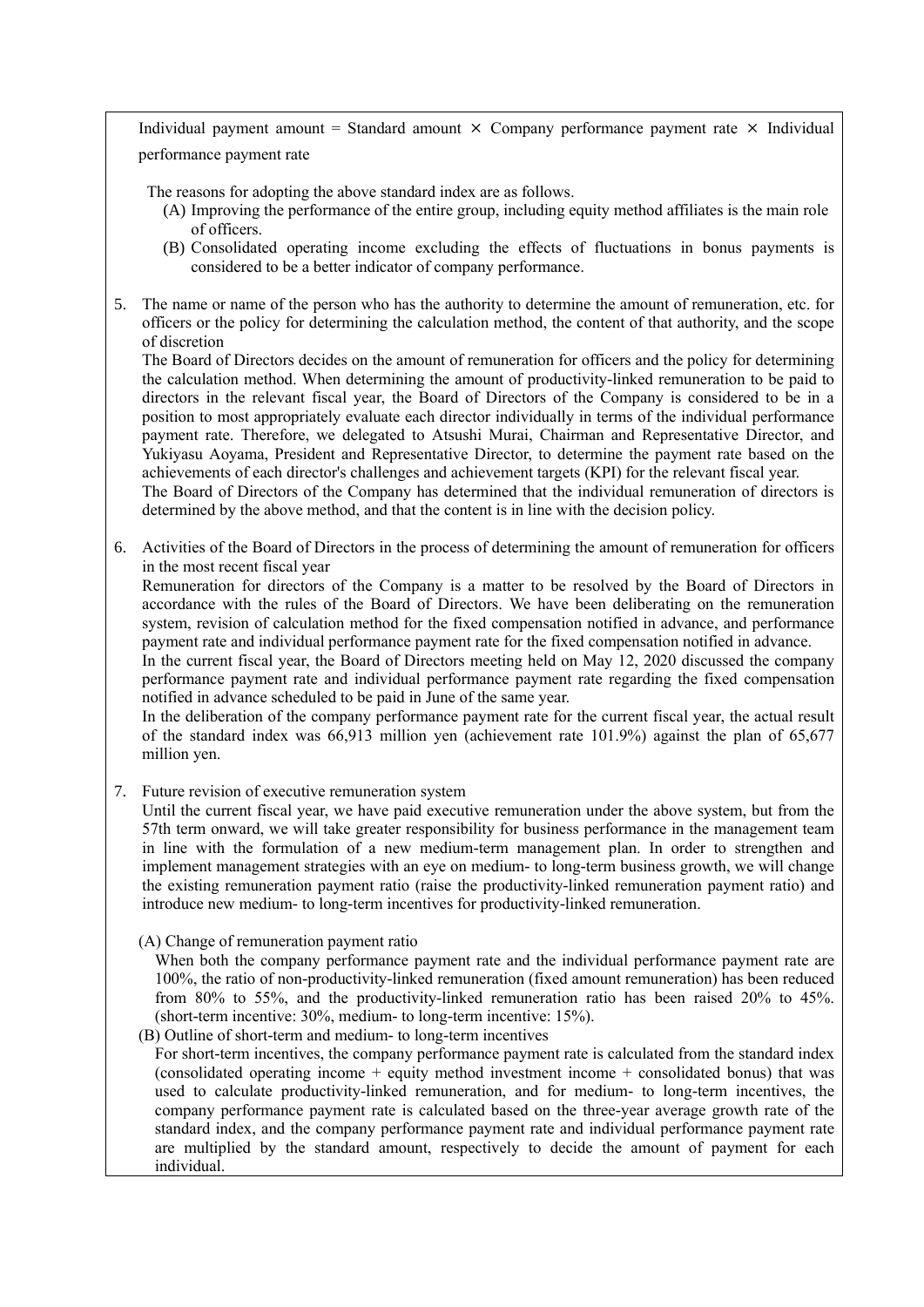#### **[Supporting System for Outside Directors and/or Outside Audit & Supervisory Board members]**

The Company make effort to provide sufficient information such as to explain and distribute documents concerning bills to be placed at Board of Directors to outside directors and outside Audit & Supervisory Board members. As for the assistant of outside directors, General Affairs Department is in charge. As for the assistant of outside Audit & Supervisory members, secretariat of the Audit & Supervisory Board is established and the full-time employee is in charge.

# **2. Matters on Functions of Business Execution, Auditing, Oversight, Nomination and Remuneration**

## **Decisions (Overview of Current Corporate Governance System)**

The Company is a company with the Audit & Supervisory Board. It is effectively and with fulfillment audited by Audit & Supervisory Board members and the governance towards the management is effectively functioned.

As of June 24, 2021, the Company consists 12 directors (including 4 outside directors) and 4 Audit & Supervisory Board members (including 3 outside Audit & Supervisory Board members). The Board of Directors is held once a month as to determine important matters concerning basic policy of management and business execution, and to supervise execution of duties by directors and executive officers. Furthermore, executive committee chaired by the Chairman and Representative Director is held twice a month with determining the issues to be discussed at the Board of Directors, and concertation of business execution policy based on the determination at the Board of Directors. The Audit & Supervisory Board is held once a month, as to discuss or resolve important matters concerning the audit. Also, one Audit & Supervisory Board member is to attend the executive committee, and monitor the affairs of executive management adequately.

Moreover, the Company and outside directors/ outside Audit & Supervisory Board members have concluded a contract to limit liability for damage stipulated in paragraph 1, Article 423 of Companies Act in accordance with paragraph 1, Article 427 of Companies Act. The amount of limit of liability for damage is stipulated in the relevant contract as ¥10 million or the minimum amount of limit of liability that paragraph 1, Article 425 of Companies Act stipulate, whichever is higher. These are for the aim of outside directors and outside Audit & Supervisory Board members to fully play a role expected.

#### **3. Reasons for Adoption of Current Corporate Governance System**

The Company consists 4 outside directors and 3 outside Audit & Supervisory Board members. As for the outside directors and outside Audit & Supervisory Board members, it is expected to play a role to monitor and supervise the management from objective and neutral view. Moreover, the Company does not explicitly stipulate the standard nor policy concerning the independence to appoint outside director and outside Audit & Supervisory Board members, but as for the appointment, the company refers to the elements of independent officers which Tokyo Stock Exchange determine and the presence or absence of independence as one of judgment material. The Company reported to Tokyo Stock Exchange, 4 outside directors and 3 outside Audit & Supervisory Board members as independent officers.

Outside directors attend the Company's Board of Directors with outside Audit & Supervisory Board members and remark appropriately. Moreover, outside director monitors effective management as to receive in advance an overview of matters to be discussed in the Board of Directors from General Manager of General Affairs Department. Besides, outside Audit & Supervisory Board members cooperate mutually with supervision by outside director, audit of Audit & Supervisory Board members, internal audit and financial audit with regularly exchanging information and opinion with Audit & Supervisory Board members and audit corporation as well as other Audit & Supervisory Board members.

The relationship between these supervision or audit and internal control section are as follows. Outside directors, supervise business execution of other directors within internal control section from an independent position through the participation of Board of Directors. Outside Audit & Supervisory Board members evaluate the legality of operations in internal control section and consult of various materials as well as other Audit & Supervisory Board members.

The system is adopted with the judgement of impartiality for management and appropriate transparency.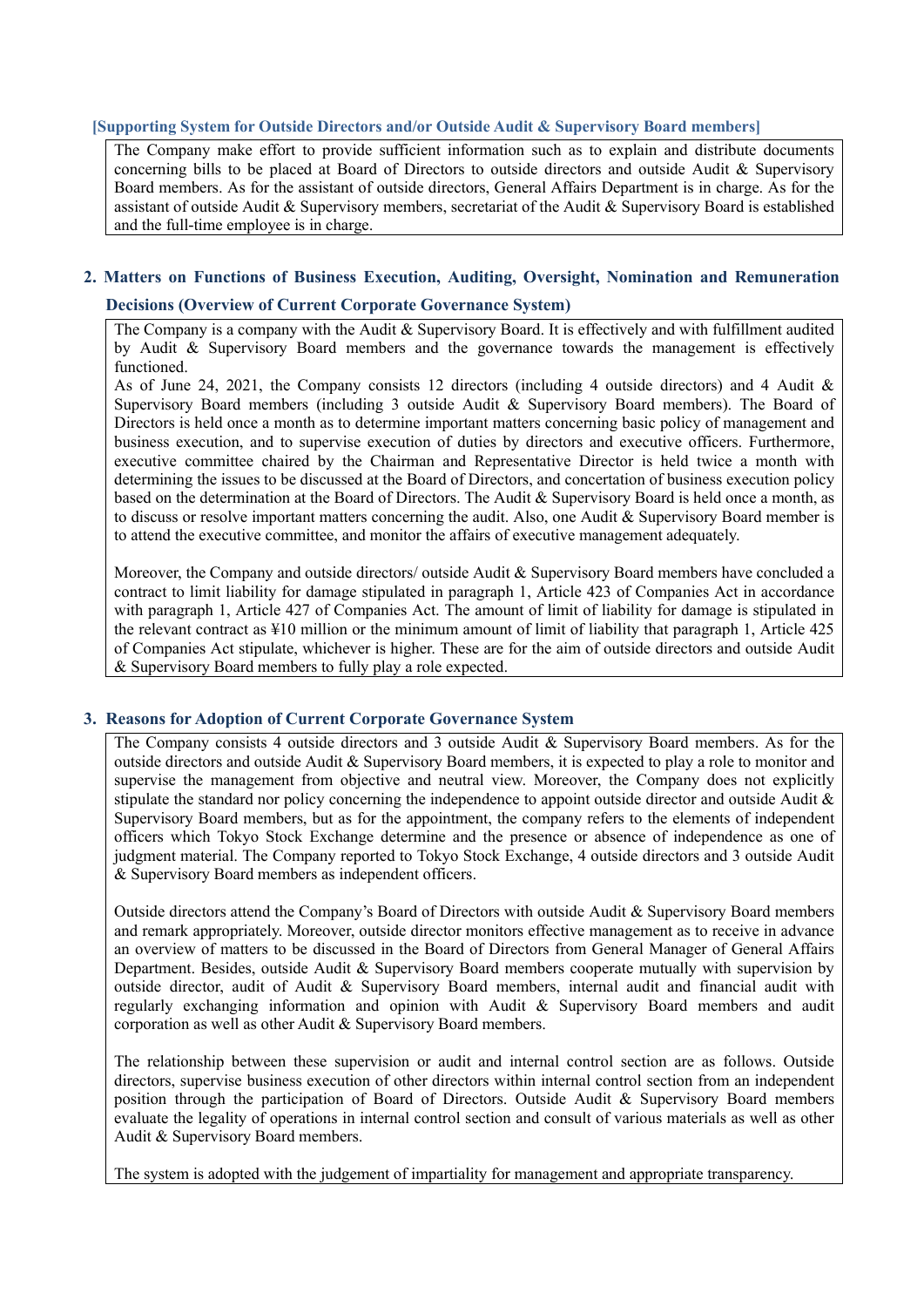# **III. Implementation of Measures for Shareholders and Other Stakeholders**

**1. Measures to Vitalize the General Meeting of Shareholders and Smooth Exercise of Voting Rights**

|                                     | <b>Supplementary Explanations</b>                                            |
|-------------------------------------|------------------------------------------------------------------------------|
| Early Notification of General       | The Company dispatched the notice six days before the statutory dispatch     |
| Meeting of Shareholders             | date. Furthermore, the notice was posted on the Company's website before     |
|                                     | the dispatch.                                                                |
| Scheduling AGMs Avoiding            | The Company held the General Meeting of Shareholders on June 24, 2021,       |
| the Peak Day                        | an off-peak day of when many other companies are not concentrated.           |
| <b>Allowing Electronic Exercise</b> | Exercising voting rights via internet is allowed from the General Meeting of |
| of Voting Rights                    | Shareholders held June 2019.                                                 |
| Participation in Electronic         | The Company participates in the platform for exercising voting rights for    |
| <b>Voting Rights</b>                | institutional investors operated by ICJ, Inc. from the General Meeting of    |
|                                     | Shareholders held June 2019.                                                 |
| Providing Convocation Notice        | The convocation notice is posted on the Company's website, Tokyo Stock       |
| in English                          | Exchange, Inc. and ICJ, Inc.                                                 |

## **2. IR Activities**

|                                                                                  | <b>Supplementary Explanations</b>                                                                                                                                                                                                                                                                                                                                             | <b>Explanation</b> by |
|----------------------------------------------------------------------------------|-------------------------------------------------------------------------------------------------------------------------------------------------------------------------------------------------------------------------------------------------------------------------------------------------------------------------------------------------------------------------------|-----------------------|
|                                                                                  |                                                                                                                                                                                                                                                                                                                                                                               | representative        |
| Preparation and Publication of<br><b>Disclosure Policy</b>                       | The disclosure policy is posted on the Company's<br>website.<br>(https://www.alsok.co.jp/en/ir/management/disclosure.h<br>tml)                                                                                                                                                                                                                                                |                       |
| Regular Investor Briefings for<br>Analysts and Institutional<br><b>Investors</b> | The year-end financial results briefings is held on May<br>and the interim financial results briefings is held on<br>October.                                                                                                                                                                                                                                                 | Yes                   |
| Posting of IR Materials on<br>Website                                            | The following materials are posted on the IR section of<br>the Company's website.<br>(https://www.alsok.co.jp/en/ir/library/)<br>Financial statements, presentation materials of investors<br>meetings, integrated report, annual securities reports,<br>timely disclosures, status of corporate governance,<br>convocation notice of General Meeting of Shareholders<br>etc. |                       |
| <b>Establishment of Department</b><br>and/or Manager in Charge of<br><b>IR</b>   | IR office is established as a department specializing in<br>investor relations.                                                                                                                                                                                                                                                                                               |                       |
| Other                                                                            | (1) IR meetings are held for both overseas institutional<br>investors and domestic institutional investors<br>(2) Participation in IR events relating individual<br>investors<br>(3) Participation in conferences hosted by securities<br>company                                                                                                                             |                       |

# **3. Measures to Ensure Due Respect for Stakeholders**

|                                | Supplementary Explanations                                                    |  |  |
|--------------------------------|-------------------------------------------------------------------------------|--|--|
| Stipulation of Internal Rules  | "Arigato no kokoro" (a feeling of gratefulness and gratitude) based on the    |  |  |
| for Respecting the Position of | Company's management philosophy, is the expression of the gratitude           |  |  |
| Stakeholders                   | towards all stakeholders. Furthermore, in the management policies,            |  |  |
|                                | initiatives towards the stakeholders are proclaimed.                          |  |  |
|                                | (https://www.alsok.co.jp/en/ir/management/philosophy.html)                    |  |  |
| Implementation of              | The Group has established the "Sustainability Policy" and declared to fulfill |  |  |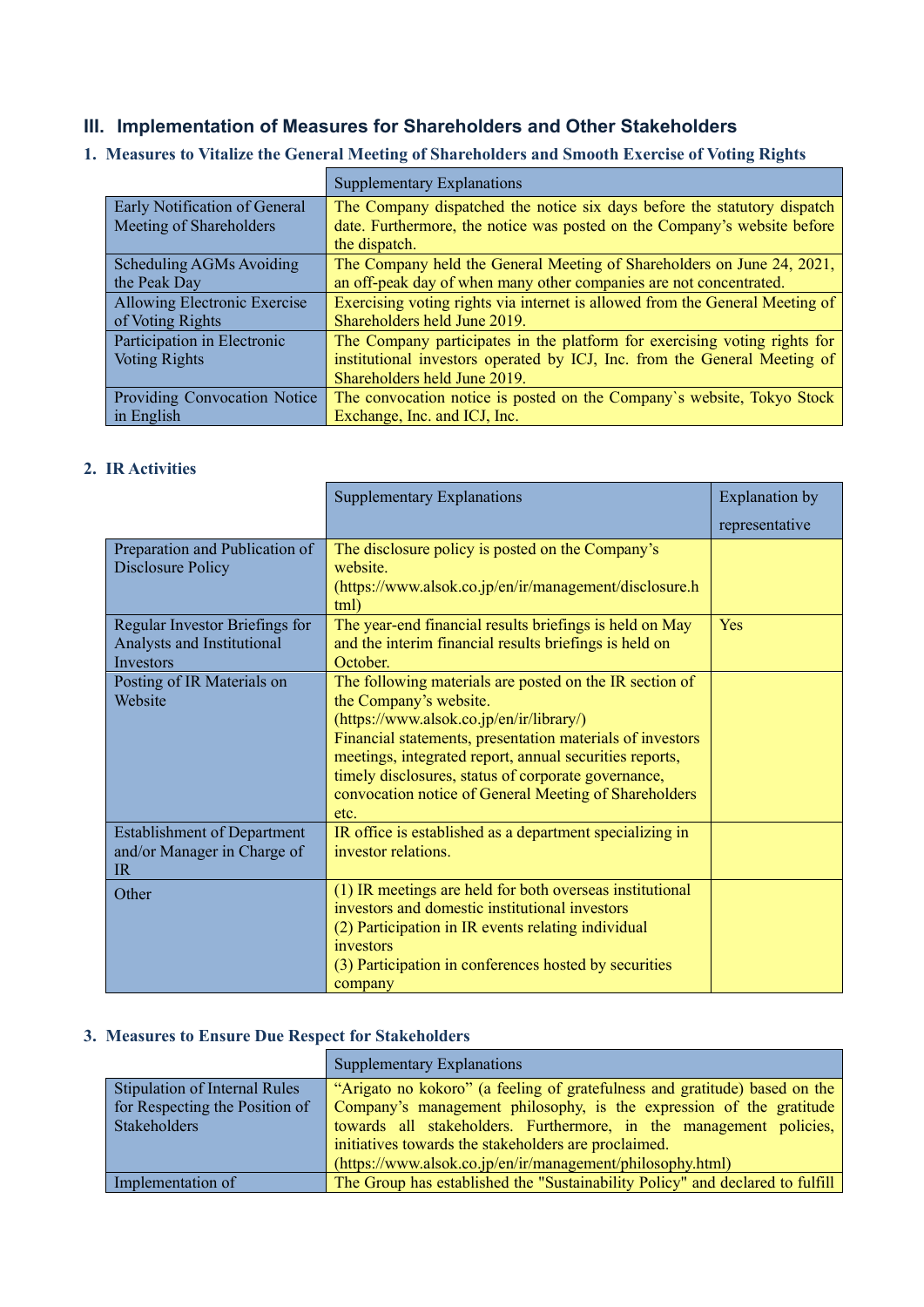| <b>Environmental Activities, CSR</b><br>Activities etc.                       | social responsibilities as resilient "Integrated safety and security solutions<br>provider" by promoting the innovation of security business model in order<br>to meet the diverse safety and security needs of customers and society.<br>Under the sustainability policy, the Company will value compliance as to<br>comply Security Services Act and related laws with preparation of<br>management and supervision system for the aim of promoting CSR.<br>Furthermore, social contribution acts such as "ALSOK ANSHIN<br>KYOSHITSU" program for children, "ALSOK HOTTO LIFE KOZA"<br>program for senior citizens, "ALSOK Crime Prevention Seminar" program<br>for women, and initiatives for the environment such as "Promotion of Eco<br>Drive", "Environmental Management System", "Green purchasing, practice<br>of 3Rs", and "Reforestation Activities" have been promoted. Besides, social<br>contribution act "ALSOK ARIGATO UNDO Foundation" by the<br>Company's executive officer is promoted.<br>The Company will contribute to the achievement of the Unites Nations'<br>Sustainable Development Goals through business activities to resolve social<br>issues in conjunction with the enhancement of efforts to environmental,<br>social and governance in all corporate activities, and will further fulfill CSR<br>activities in a positive manner to carry out corporate social responsibility.                                                                                                                                                                                                                                                                                                                                                                             |  |
|-------------------------------------------------------------------------------|-----------------------------------------------------------------------------------------------------------------------------------------------------------------------------------------------------------------------------------------------------------------------------------------------------------------------------------------------------------------------------------------------------------------------------------------------------------------------------------------------------------------------------------------------------------------------------------------------------------------------------------------------------------------------------------------------------------------------------------------------------------------------------------------------------------------------------------------------------------------------------------------------------------------------------------------------------------------------------------------------------------------------------------------------------------------------------------------------------------------------------------------------------------------------------------------------------------------------------------------------------------------------------------------------------------------------------------------------------------------------------------------------------------------------------------------------------------------------------------------------------------------------------------------------------------------------------------------------------------------------------------------------------------------------------------------------------------------------------------------------------------------------------------------------|--|
|                                                                               | Specific initiatives are indicated on "ALSOK REPORT".<br>(https://www.alsok.co.jp/en/ir/library/annual.html)                                                                                                                                                                                                                                                                                                                                                                                                                                                                                                                                                                                                                                                                                                                                                                                                                                                                                                                                                                                                                                                                                                                                                                                                                                                                                                                                                                                                                                                                                                                                                                                                                                                                                  |  |
| Development of Policies on<br><b>Information Provision to</b><br>Stakeholders | The Company strives to ensure timely and appropriate disclosure of<br>information according to the statutory disclosure requirements based on the<br>rules on timely disclosure set by the Tokyo Stock Exchange. The Company<br>also discloses critical information that is not subject to either statutory<br>disclosure or timely disclosure requirements but could potentially affect<br>investment decisions. This information is disclosed in a fair and prompt<br>manner so as to give all the stakeholders equal access to it.                                                                                                                                                                                                                                                                                                                                                                                                                                                                                                                                                                                                                                                                                                                                                                                                                                                                                                                                                                                                                                                                                                                                                                                                                                                         |  |
| Other                                                                         | The Company consolidate various internal systems for employees to keep a<br>good balance between work and family. Besides systems of pregnancy and<br>maternity leave, the Company set a structure for female employees such as<br>childcare leave and nursing leave which exceed the statutory level and<br>short-time work to demonstrate one's ability. Also creating working<br>environment is in work which makes possible for career advancement to be<br>equivalent of male employees in conjunction with promoting participation<br>in child rearing for male employees. With these initiatives being recognized,<br>the Company has been certified as "child-rearing supportive company<br>("Kurumin")" by Ministry of Health, Labour and Welfare in 2010 and 2015.<br>In addition, the Company acquired certification mark "Eruboshi" which is<br>based on The Act on Promotion of Women's Participation and Advancement<br>in the workplace by Ministry of Health, Labour and Welfare in February<br>2017, and is currently certified in the second grade of the three grades of<br>certification rank.<br>Moreover, on April 2011, ALSOK EAGLES CO., LTD. was established for<br>the reemployment of the retired workers, for the aim to provide retired<br>senior generation a workplace to take advantage of one's experience.<br>Beyond that in 2010, special subsidiary company ALSOK BUSINESS<br>SUPPORT Co., Ltd. was established to support handicapped people to<br>become independent, have social involvement and to facilitate the hiring of<br>handicapped people.<br>The Company strives to make a workplace where each employee work<br>vividly with the pride of ALSOK.<br>For more information, please refer to CSR website.<br>(https://www.alsok.co.jp/en/csr/) |  |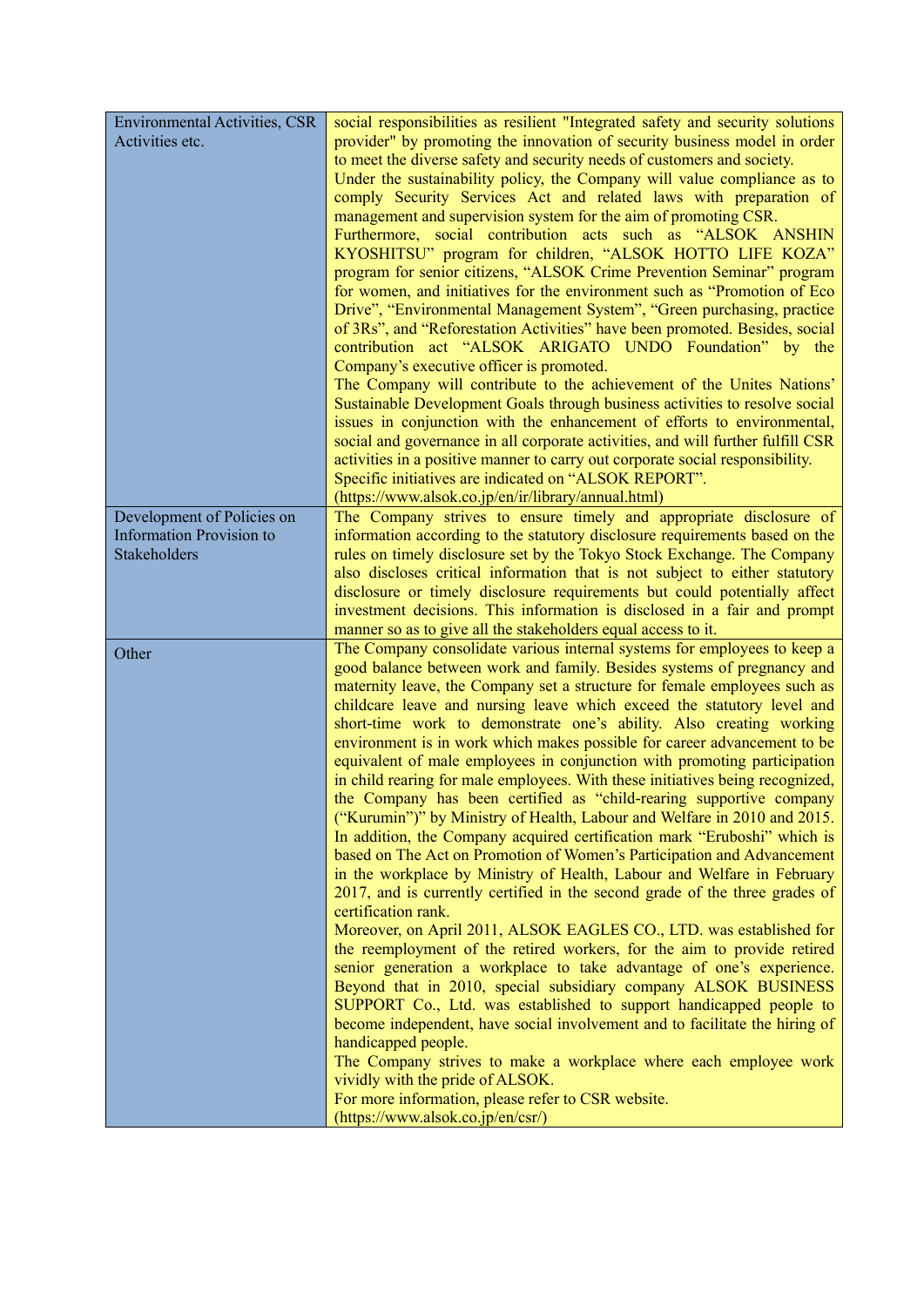# **IV. Matters Related to the Internal Control System**

# **1. Basic Views on Internal Control System and the Progress of System Development**

Based on Corporation Law and Financial Instruments and Exchange Law, the Group is maintaining system to secure the rightness of business for other corporations, corporate group which are made up from such company and subsidiaries and agreement for execution of duty as director and employee to law and certificate of incorporation. The basic policies are the following.

- **1. System to secure the agreement of execution of duty as directors and employees to law and certificate of incorporation.**
- 1. Ever since the company was founded, we have cherished "the ALSOK Charter", which is composed of the founder's spirit and motto of the company. We have encouraged our business activity in accordance with the charter.
- 2. We watch the execution of function, by establishing "Board Regulations", "Internal Memo Regulations", "Policies of Dividing Duties", and "Policies of Administrative Authority", divide administrative authority, and obligate final decision that exceeds authority in charge.
- 3. We enacted an "Ethical Rule" as standard for the action based on the ethics with sincere performance of duty.
- 4. We adopted "Compliance Rule" and made one of the directors as the director in charge of compliance, who reports activity conditions to Management Committee and the Board of Directors Meeting if necessary.
- 5. We established "Internal Report Rule" in order that we can construct the internal report system and operate it appropriately.
- 6. We established the internal audit exclusive jurisdiction department under the direct control of the President. The department regularly inspects management activities at all departments in the headquarters and branches and reports the results to the auditors and directors.
- 7. Based on the law of Financial Instruments and Exchange Act, we maintain and operate systems to make the financial reporting properly is maintained and operated.
- 8. We adequately conduct various education such as law, articles of incorporation, and internal rules for directors and employees.
- **2. System concerning preservation and management of information that lies execution of duty as director**
- 1. Establish an order concerning primary information that show the execution condition of General Meeting of Shareholders record, Board of Directors record, Management Committee record, request for approval, contracts, account book, financial documents, and other services as to conservation management concerned information.
- 2. Allow directors and Audit & Supervisory Board members to browse these information anytime.

#### **3. Other systems of regulations concerning management to risk of loss**

- 1. Together with establishing "Risk Management Rule" and naming the risk management officer, we estimated and evaluated risks. Person in charge should report to the Board of Directors Meeting and Management Committee as needed and to come out with needed measures of prevention, reduction, transfer of risks or settle coping strategy when risk occurs.
- 2. We establish "Business Continuity Plan", adjust the systems, and measures when natural disaster occurs.
- 3. Together with establishing "Information Asset Management Rule" and naming the information asset management officer, we formulate the structure to protect the information asset from threats such as robbery, divulgation, falsification, depredation and disasters.

#### **4. System to secure efficient execution of director's duty.**

- 1. The management plan of the mid-term and fiscal year is made based on the business objective.
- 2. As for the management plan of fiscal year, it is reported to the Director and the Management Committee every month, and the progress management is carried out monthly.
- 3. "Administrative Authority Regulation" is enacted, and an efficient decision making is done by allotting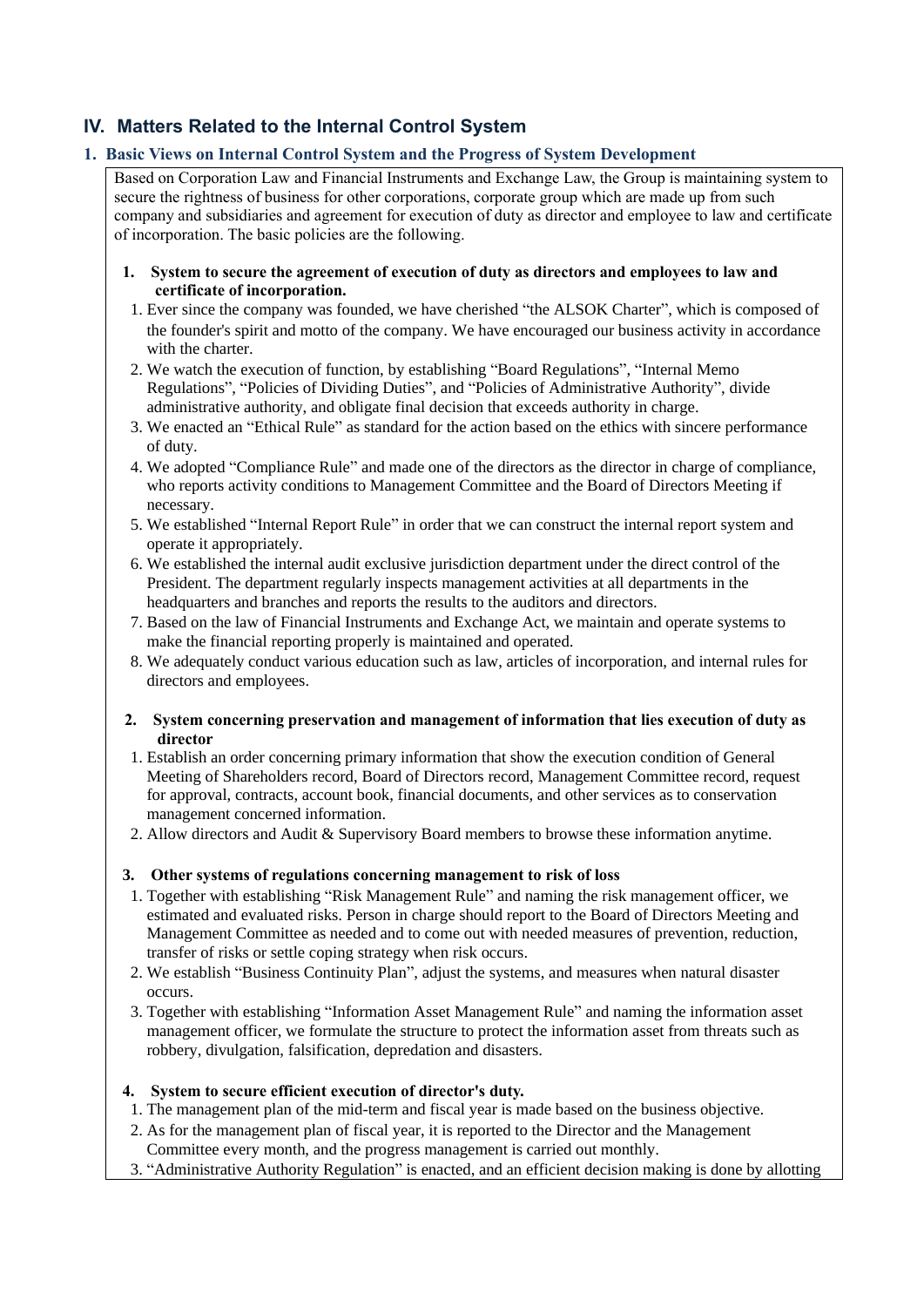the administrative authority.

- 4. The business processing is simplified by the backbone system that uses IT, and is planned to make the management and business more efficient and rationalize.
- **5. System to secure propriety of business in corporate group that consists of our company and subsidiaries.**
- 1. The rule for the business management of the subsidiaries is enacted together with the exclusive competency post set up, and the umbrella administration is carried out. For subsidiaries, besides making report concerning exercise of function, strict guide and supervising toward the subsidiaries is done, by sending the director or the Audit & Supervisory Board member from our company.
- 2. Significant information concerning the risk of loss for subsidiaries should be reported to subsidiaries competency post based on the rule for the business management, risk correspondence is carried out in cooperation with the group.
- 3. The subsidiaries shares information with our company through various conferences and in-house electronic bulletin boards, and improve operational efficiency through application of operation system common in subsidiaries. Designing the group`s medium-term management plan and annual management plan, progress management of the plans are carried out the monthly business condition reported from subsidiaries.
- 4. Our company and the subsidiaries operate the execution of the compliance activity and the internal report system and completely intercept the relation to antisocial forces, and for such occasions, approaches for necessary maintenance of the company structure and cooperation with external specialized agencies are carried out. In cooperation with subsidiaries, internal audit is carried out for significant subsidiaries.

#### **6. System that secures the effective audit by the Audit & Supervisory Board Members**

- 1. The Audit & Supervisory Board secretariat is established, and the employee who assists the duty as the Audit & Supervisory Board member is arranged.
- 2. The Audit & Supervisory Board secretariat member's personnel affairs are to acquire the agreement of the Audit & Supervisory Board. The Audit & Supervisory Board secretariat members solely comply with command from Audit & Supervisory Board members.
- 3. The director and employees report to the Audit & Supervisory Board members about an important matter concerning business. The Audit & Supervisory Board members attend the Board of Directors Meeting and the Management Committee. The internal audit exclusive competency post performs information exchange regularly together with the Audit & Supervisory Board members.
- 4. Appropriate report is carried out promptly by the directors and employees of the subsidiaries, when the report concerning is desired. Department in charge of internal report, reports significant notify including the notification of subsidiaries to the Audit & Supervisory Board members. Furthermore, for our directors, employees and directors of subsidiaries who reported to Audit & Supervisory Board members are not to be unfavorably-treated for the reason to have been reported.
- 5. Our company annually set a certain amount of budget to pay expenditures which come about from the exercise of function of Audit & Supervisory Board members. When the Audit & Supervisory Board members charge for such expenditures, it is handled properly.
- 6. The Audit & Supervisory Board members regularly exchange opinions or interview with the President and each general manager, and audit each office and subsidiary. The Audit & Supervisory Board members regularly hold the skull sessions with Audit Corporation.

#### **2. Basic Views on Eliminating Anti-Social Forces**

The Company strengthens the structure towards exclusion of anti-social forces, such as establishing rules and manuals of correspondence towards anti-social forces and declaration of anti-social forces such as crime group etc.

#### **Declaration of anti-social forces such as crime group etc.**

The Company has an awareness and pride as a security service provider to protect people's life, body, and property with providing appropriate services and contributing to security measures. The Company will approach to fulfill corporate social responsibility as to exclude crime group, crime group members, affiliated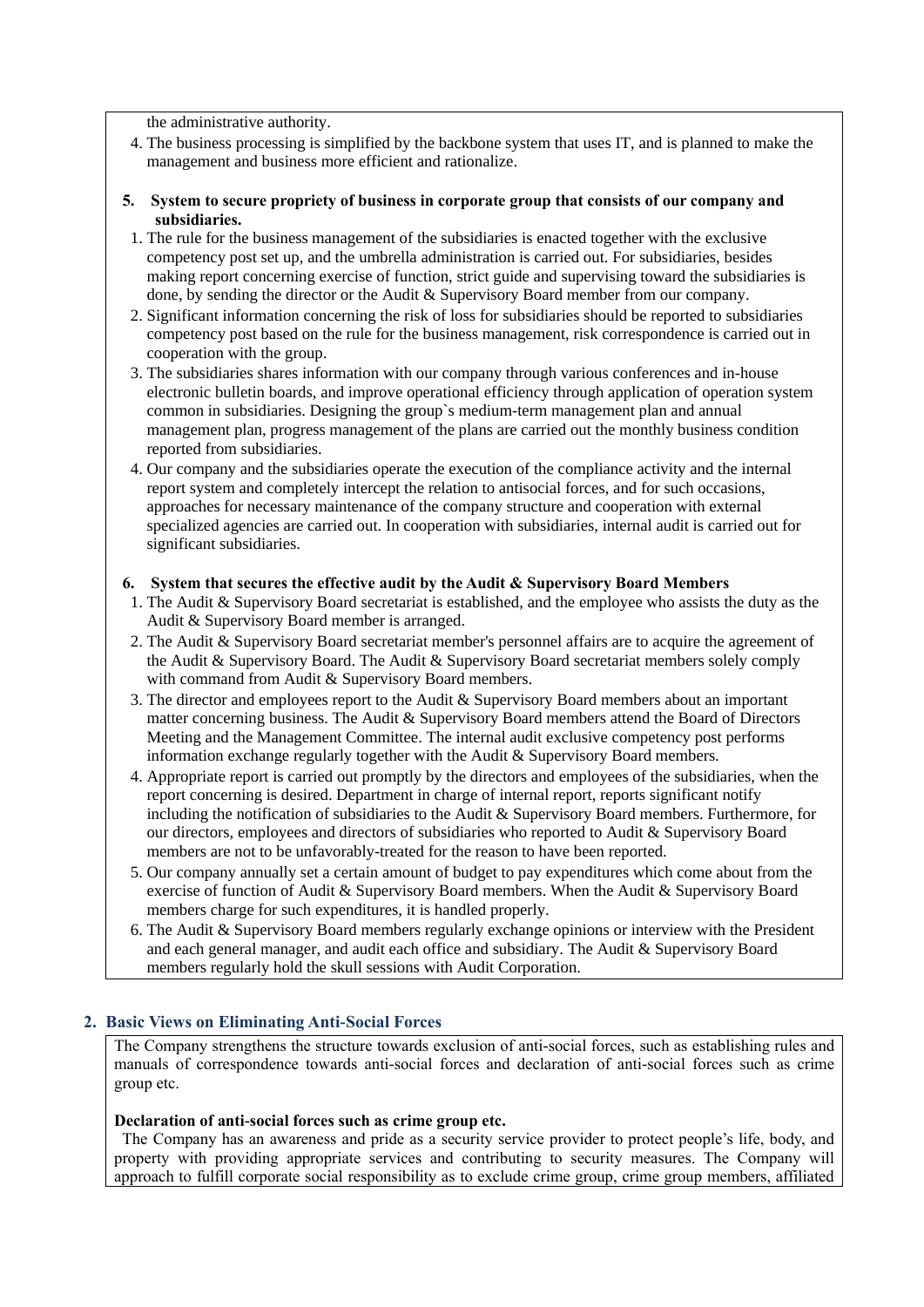companies of crime groups, extortionist, groups engaging in criminal activities under the pretext of conducting social campaigns or political activities, crime groups specialized in intellectual crimes, and group or individual pursuing economic benefit using power and fraud method.

The Basic Policies are as follows.

- 1. The Company institutes evidences in ethic rules and internal rules, and will correspond to anti-social forces, not just by the person or department in charge but by the top management including representative directors.
- 2. The Company will secure the safety of the employees corresponding to anti-social forces.
- 3. The Company will put effort in excluding anti-social forces by cooperating with the police, the National Center for the Elimination of Boryokudan (crime group), and lawyers.
- 4. The Company will intercept any relationships with anti-social forces including the offer of products and services and other business relations.
- 5. The Company will reject unreasonable demands by anti-social forces.
- 6. The Company will take a legal action from both civil and criminal sides against unreasonable demands by anti-social forces.
- 7. Even though the unreasonable demands by anti-social forces is by the reason of the company or employee's scandal, the Company will not backroom deal as to obscure the fact and will correspond with transparency.
- 8. The Company will not provide funding to anti-social forces.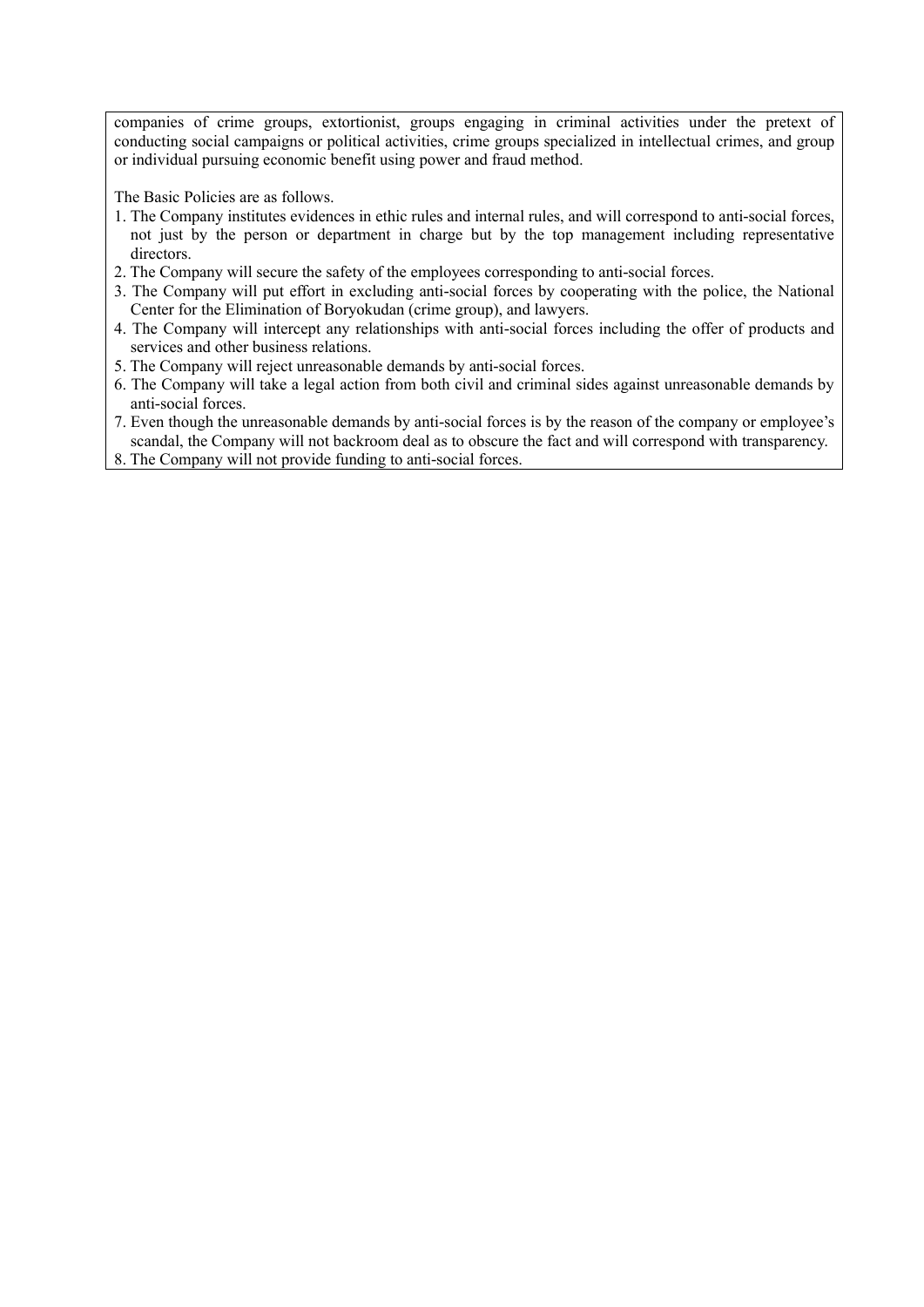# **V. Other**

| 1. Adoption of Anti-Takeover Measures     |             |  |
|-------------------------------------------|-------------|--|
| <b>Adoption of Anti-Takeover Measures</b> | Not Adopted |  |
| Supplementary Explanation                 |             |  |
| None                                      |             |  |

# **2. Other Matters Concerning to Corporate Governance System**

1. Corporate Governance System including the outline of internal control system

The Company has formulated the code of conduct of employees by the philosophy of "devote ourselves to protecting the safety and security of our customers and of society as a whole" in the ALSOK charter. The Company endeavor employee awareness-raising, as creating environment of internal control and constitute "ethical rules" under the director in charge of corporate ethics.

Please refer to attachment for the schematic diagram of corporate governance system.

# 2. Outline of Timely Disclosure System

The outline of Timely Disclosure System are as follows.

(1) Basic views of Timely Disclosure

The Company strives to ensure timely and appropriate disclosure of information according to the statutory disclosure requirements based on the rules on timely disclosure set by the Tokyo Stock Exchange. The Company also discloses critical information that is not subject to either statutory disclosure or timely disclosure requirements but could potentially affect investment decisions. This information is disclosed in a fair and prompt manner so as to give all the stakeholders equal access to it.

- (2) Process of information disclosure
	- (a) Information handling officer

 As a chief administrator of company management of important information and timely disclosure, the company adopts a director in charge of planning as Information handling officer in Board of Directors. To conduct company management of important information adequately, general manager of General Affairs Department is set as a director of internal information management.

(b) Department in charge of Timely Disclosure

 Corporate planning and administration Department is in charge of Timely Disclosure and is the inquiry counter of Timely Disclosure.

(c) Aggregation and management of information

 Information items needed for Timely Disclosure is set to each department in charge is notification is sent to all managers in the Company. The manager of each department should contact to Information Handling Officer promptly when any decisions, events, or financial information related to be disclosed based on the regulations of Tokyo Stock Exchange should occur.

(d) Decision of disclosures

 Concrete contents of the disclosure is decided under the adjustment in Corporate Planning and Administration Department and the approval of the company. Approval of the company is decided under the resolution of Board of Directors or proposal to managers, officers, Information handling officer and the president and the company endeavor to swiftly disclose.

(e) Method of Timely Disclosure

 After the approval, Corporate Planning and Administration Department discloses among the timely disclosure rules on the Timely Disclosure System (hereinafter "TDnet") provided by Tokyo Stock Exchange. After disclosed on TDnet, it is also disclosed on the company's website without delay.